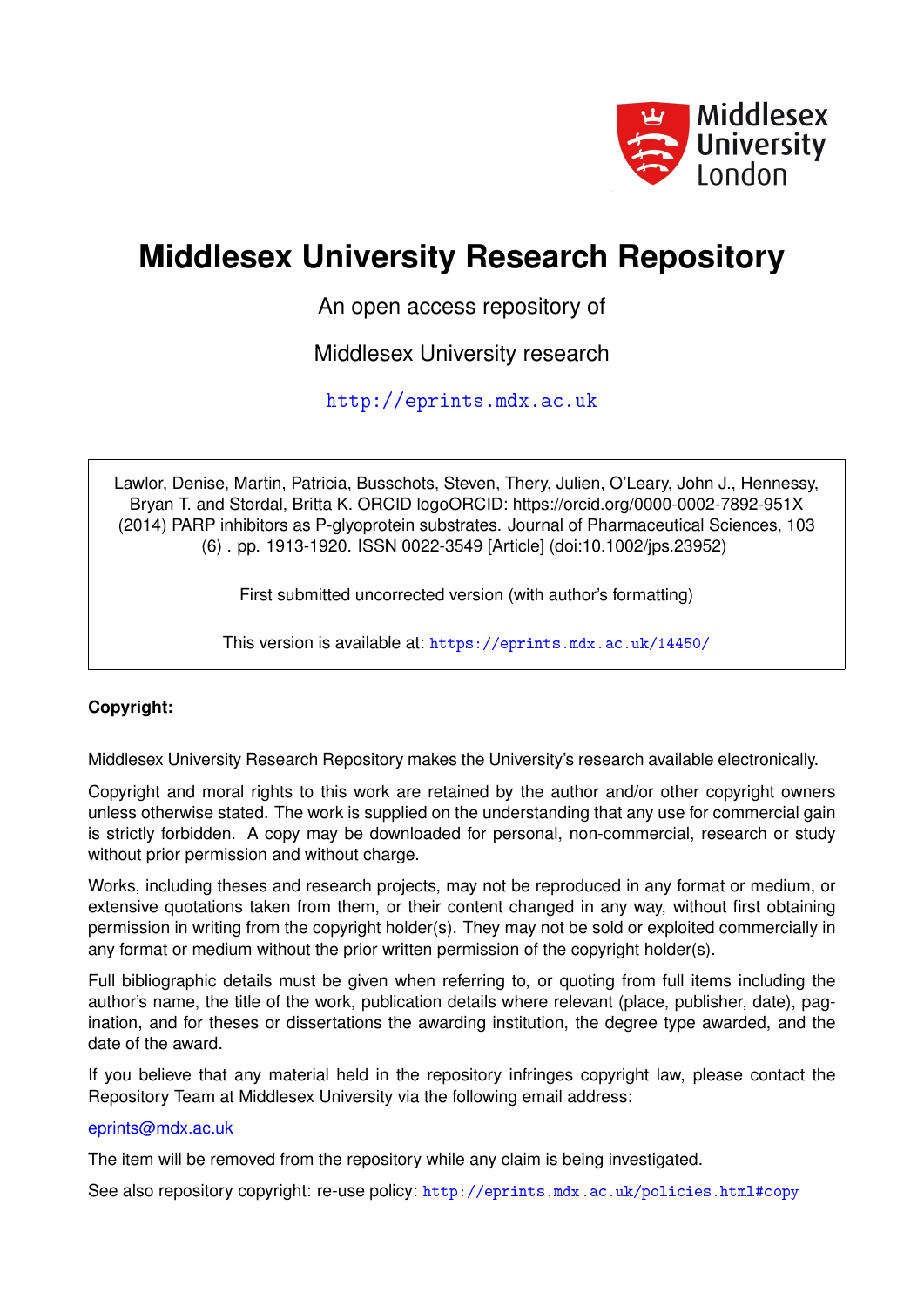## **PARP INHIBITORS AS P-GLYOPROTEIN SUBSTRATES**

Denise Lawlor<sup>a#</sup>, Patricia Martin<sup>a#</sup>, Steven Busschots<sup>a</sup>, Julien Thery<sup>a</sup>, John J. O'Leary<sup>a</sup>, Bryan T. Hennessy<sup>b</sup> and Britta Stordal<sup>a\*</sup>,

- a. Department of Histopathology, St James' Hospital and Trinity College Dublin, Dublin 8, IRELAND.
- b. Department of Medical Oncology, Beaumont Hospital and Royal College of Surgeons Ireland, Dublin 9, IRELAND.

Email Addresses:-

Denise Lawlor - [lawlord4@tcd.ie](mailto:lawlord4@tcd.ie)  Patricia Martin – trishagranard@yahoo.ie Steven Busschots - busschos@tcd.ie Julien Thery - [julien-thery@orange.fr](mailto:julien-thery@orange.fr)  John J. O'Leary - olearyjj@tcd.ie Bryan T. Hennessy - [bryanhennessy74@gmail.com](mailto:bryanhennessy74@gmail.com)  Britta Stordal – stordalb@tcd.ie (corresponding author)

# These authors contributed equally \*Corresponding Author Dr. Britta Stordal Senior Research Fellow Department of Histopathology, Trinity College Dublin 1.18 Sir Patrick Dun Research Laboratory Central Pathology Building St James' Hospital Dublin 8 Ph: +353 1 8962876 Fax: +353 1 8963285

Keywords: olaparib, veliparib, CEP-8983, PARP inhibitor, ABCB1, elacridar, zosuquidar, valspodar.

#### **Abstract**

The cytotoxicity of PARP inhibitors olaparib, veliparib and CEP-8983 were investigated in two P-glycoprotein overexpressing drug-resistant cell models (IGROVCDDP and KB-8-5- 11). IGROVCDDP and KB-8-5-11 were both resistant to olaparib and resistance was reversible with the P-glycoprotein inhibitors elacridar, zosuquidar and valspodar. In contrast, the P-glycoprotein overexpressing models were not resistant to veliparib or CEP-8983. Olaparib and veliparib did not induce protein expression of P-glycoprotein in IGROVCDDP or KB-8-5-11 at doses which successfully inhibit PARP. Olaparib therefore appears to be a Pglycoprotein substrate. Veliparib and CEP-8983 do not appear to be substrates. Veliparib and CEP-8983 may therefore be more useful in combined chemotherapy regimens with Pglycoprotein substrates and may be active in platinum and taxane-resistant ovarian cancer.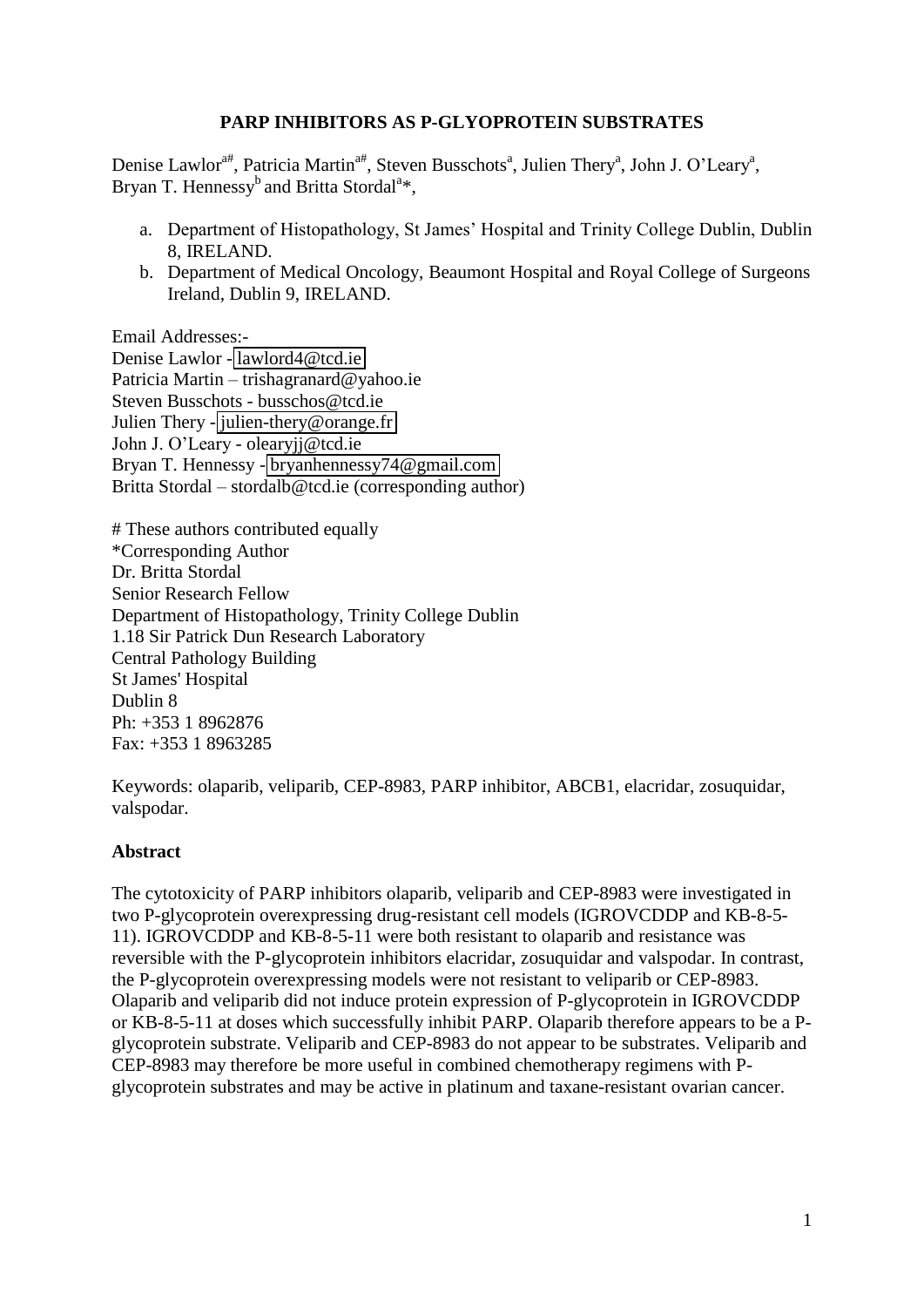# **Introduction**

Parp inhibitors are a new class of chemotherapy agents which target the cell's DNA damage repair pathways. PARP inhibitors are potentially very useful for treating BRCA1/2 dysfunctional cancers, as in these cancers the DNA repair machinery is already impaired. The results of proof of concept clinical trials of the PARP inhibitor olaparib in breast and ovarian cancer patients with germline BRCA1/2 mutations have been encouraging (1, 2).

For any new chemotherapy agents it is important to establish if they are substrates of the classical ABC transporters, such as P-glycoprotein (P-gp). Agents that are not P-gp substrates may be more useful clinically, as if transporter driven drug resistance develops the cells are unlikely to be resistant to the wide range of chemotherapy drugs that are also P-gp substrates. P-gp mRNA has been detected in primary ovarian tumours (3), and its expression has been associated with poor overall survival (3). Between 16-25% of primary ovarian tumours are highly positive for P-gp by immunohistochemistry (IHC) (4-6). There is limited clinical data to support the induction of P-gp in the clinic, unlike in cancer cell lines treated with chemotherapy. Despite this, some studies have shown P-gp staining to increase in ovarian tumors after chemotherapy (6). P-gp has been shown to be an independent prognostic factor in some ovarian cancer studies (4) but not in others (5, 6). Similarly, between 44-66% (7, 8) of breast cancers stain positive for P-gp by IHC, some studies found it to be an independent prognostic factor (7) and others did not (8). Induction of P-gp in response to doxorubicin and epirubicin treatment was found to be predictive of survival in one breast cancer study (9). The role of P-gp in BRCA1 mutated clinical breast or ovarian cancer has not been studied in detail. However, a study which examined the gene expression profiles of BRCA1/2 tumours  $(n=34)$  vs sporadic ovarian cancer  $(n=27)$  in an Ashkenazi Jewish population did not find Pgp to be significantly differentially expressed (10).

There is currently limited data on the P-gp substrate status of PARP inhibitors. Olaparib has been shown to induce P-gp gene expression in an animal tumor model (11). Veliparib has been described as a weak P-gp substrate in a study using a P-gp transfected cell line (12). In contrast, the novel PARP inhibitor CEP-8983 has not been examined for its P-gp substrate status. There has also been no work to date examining PARP inhibitors using cell models of acquired drug resistance overexpressing P-gp. This study will examine the PARP inhibitors olaparib, veliparib and CEP-8983 in two cell models of acquired drug resistance where the major mechanism of drug resistance is overexpression of P-gp:- IGROVCDDP ovarian cells (13) and KB-8-5-11 cervical cells (14, 15).

## **Materials and Methods**

## **2.1 Cell Culture and cytotoxicity assays**

IGROV-1 and IGROVCDDP ovarian cancer cells (16, 17) were obtained from Prof. Jan Schellens (Netherlands Cancer Institute) and grown as previously described (13). KB-3-1 and KB-8-5-11 cervical cancer cells (14, 15) were obtained from Prof. Michael Gottesman (National Cancer Institute) and grown in DMEM (Sigma), 1% Pen strep, 2% L-glutamine and 1% Na Pyruvate with 10% FCS (Lonza). KB-8-5-11 cells were routinely grown in with colchicine; the drug was removed 3 days before the start of all experiments. All cell lines were maintained in a humidified atmosphere with 5% CO2 at 37°C. All cultures were tested routinely and were mycoplasma-free. All cell lines were STR fingerprinted to confirm identity.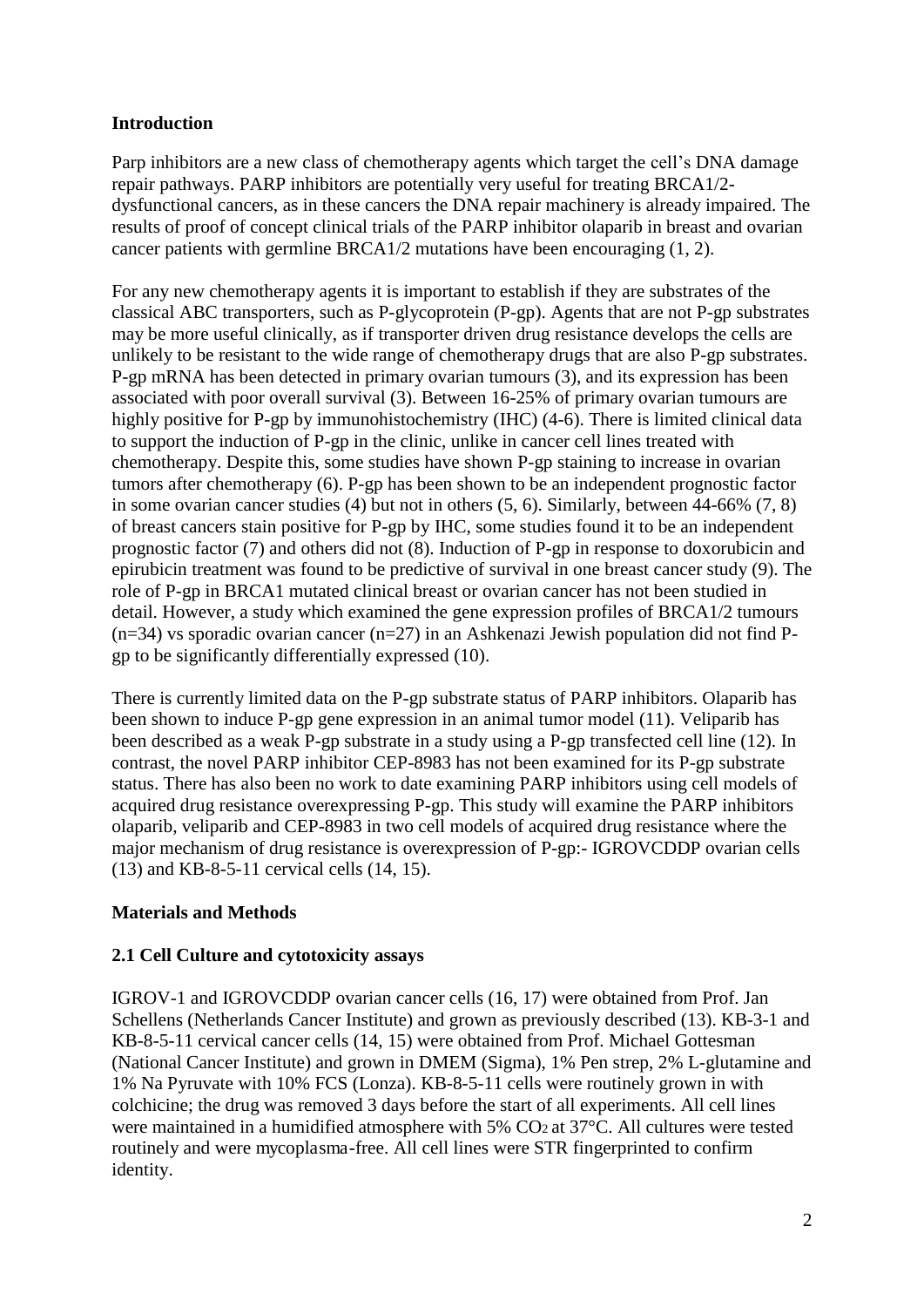PARP inhibitors olaparib and veliparib and zosuquidar were obtained from Selleck chemicals. CEP-8983 was obtained from Cephalon Inc. Elacridar was obtained from Santa Cruz Biotechnology. Valspodar was obtained from Sigma. To determine the cytotoxicity of the chemotherapy drugs, cells were plated into flat-bottomed, 96-well plates at a cell density of 2 x  $10^4$  cells/well and allowed to attach overnight. Twenty-four hours later wells were treated in triplicate with serial dilutions of drug in a final volume of  $200 \mu L$ . The concentration ranges of chemotherapy drugs and P-gp inhibitors used for the cytotoxicity assays used on each cell line is given in Table S1. Drug-free controls were included in each assay. Plates were incubated for a further 5 days at 37°C in a humidified atmosphere with 5%  $CO<sub>2</sub>$  and cell viability was determined using an acid phosphatase assay for IGROV-1, IGROVCDDP and an MTT assay for KB-3-1 and KB-8-5-11 (18). The MTT assay was used for KB-3-1 and KB-8-5-11 as these cell lines have a low-level of acid phosphatase yielding a low absorbance with confluent cells. Similarly, the acid phosphatase assay was used for IGROV-1 and IGROVCDDP as low absorbances were obtained on confluent cells with the MTT assay.

# **2.2 Western blots**

The western blots were performed as previously described (13). Primary and secondary antibodies used are listed in Table S2.

# **2.3 Taqman Low Density Arrays (TLDA)**

The TLDAs were performed as previously described (13).

## **2.4 Statistical Analysis**

All experiments were performed at minimum in biological triplicate. Two-sample, two-tailed student's t-tests were used to determine significant differences using  $p \le 0.05$  as a cut off.

## **Results**

## **IGROVCDDP and KB-8-5-11 are resistant to known P-gp substrates**

IGROVCDDP and KB-8-5-11 cells were resistant to known P-gp substrates doxorubicin and vincristine (Tables 1 and 2) (19). The resistance to these agents was reversed in both cell lines by treatment with P-gp inhibitors elacridar (20), zosuquidar and valspodar (21) ( $p <$ 0.05). The dose of 0.25µM elacridar has been previously shown to prevent P-gp transport activity in IGROVCDDP (13) and KB-8-5-11 cells (22) and has a minimal growth inhibitory effect. The doses of zosuquidar  $(1.5 \mu M)$  and valspodar  $(0.25 \mu M)$  IGROV-1 and IGROVCDDP; 31.25 nM KB-3-1 and KB-8-5-11) were optimised to have a minimal growth inhibitory effect on the cell lines while reversing the known P-gp substrate doxorubicin. Zosuquidar used at  $1 - 3$   $\mu$ M has been previously shown in the literature to specifically reverse P-gp transport activity in a variety of cell models (23, 24). Similarly, valspodar has been shown to reverse P-gp activity in the dose range of  $2 \text{ nM} - 4 \text{ µM}$ . (25-27).

## **Olaparib appears to be a P-glycoprotein substrate**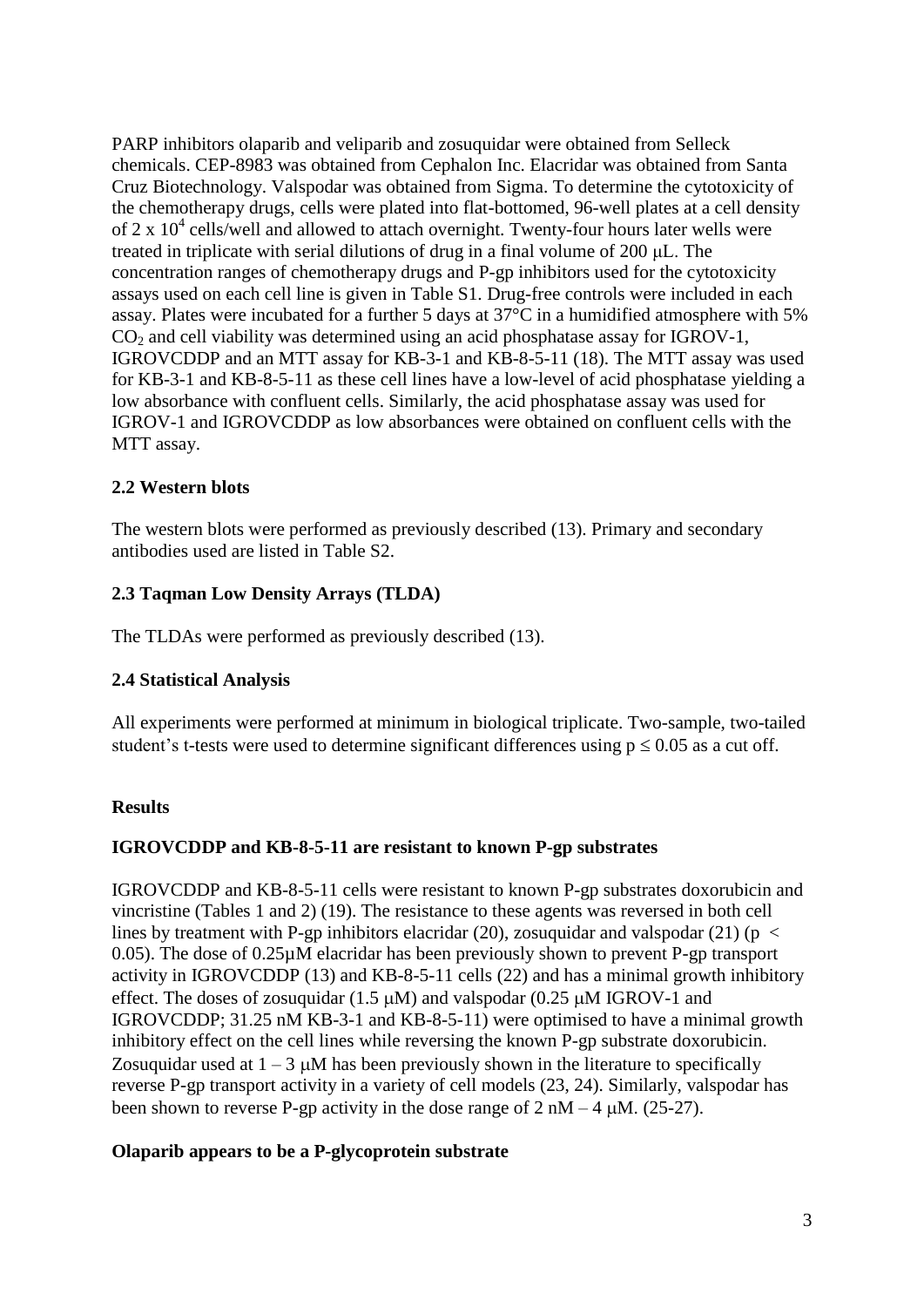IGROVCDDP cells were more resistant to olaparib than parental IGROV-1 cells (8.96-fold resistant,  $p = 6.88 \times 10^{-9}$ , Figure 1A, Table 1). Elacridar, zosuquidar and valspodar all partially reversed the olaparib resistance in IGROVCDDP (3.99-fold, 2.43-fold and 5.56 fold respectively, Figure 1A, Table 1). This reversal of resistance in IGROVCDDP in response to the inhibitors were all significant ( $p = 2.4 \times 10^{-6}$ ,  $p = 7.81 \times 10^{-6}$ ,  $p = 2.14 \times 10^{-5}$  respectively).

KB-8-5-11 cells were more resistant to olaparib than parental KB-3-1 cells (2.59-fold resistant,  $p = 1.38 \times 10^4$ , Figure 1B). Elacridar, zosuquidar and valspodar all completely reversed the olaparib resistance in KB-8-5-11 (0.33-fold, 0.61-fold and 0.28 fold respectively, Figure 1B, Table 2). This reversal of resistance in KB-8-5-11 in response to the inhibitors were all significant (p = 4.73 x  $10^{-5}$ , p = 1.14 x  $10^{-3}$ , p = 9.08 x  $10^{-9}$  respectively).

#### **Veliparib and CEP-8983 do not appear to be P-glycoprotein substrates**

IGROVCDDP and KB-8-5-11 were not resistant to veliparib (Tables 1 and 2). In general, treatment with the P-gp inhibitors had a mild sensitising effect on the cell lines. IGROVCDDP became resistant to veliparib at a very low-level  $(1.1 - 1.23 \text{ fold})$  when treated in combination with zosuquidar or valspodar. While statistically significant, this low-level resistance is the product of a drop in  $IC_{50}$  of the parental IGROV-1 cell line, rather than a gain of resistance by the resistant cell line.

IGROVCDDP was not resistant to CEP-8983 (Table 1). KB-8-5-11 were significantly resistant to CEP-8983 but at a very low-level  $(1.31 \text{ fold}, p = 0.031, \text{ Table 2})$ . This 1.31-fold resistance to CEP-8983 was not reversed in KB-8-5-11 by valspodar treatment. The fold resistance to CEP-8983 was reduced to 0.90 on treatment with zosuquidar. However, this was due to an increase in the  $IC_{50}$  of the parental KB-3-1 cells rather than a drop in  $IC_{50}$  of KB-8-5-11. The fold resistance to CEP-8983 was reduced to 1.06 on treatment with elacridar.

## **Treatment with doses of olaparib and veliparib that inhibit PARP does not induce the expression of P-gp**

Olaparib and veliparib were chosen for further investigation. IGROV-1, IGROVCDDP, KB-3-1 and KB-8-5-11 cells were treated with their  $IC_{50}$  doses of olaparib or veliparib for 72 hours. IGROVCDDP and KB-8-5-11 cells both express significantly more P-gp than their parental cells. IGROVCDDP express 3-fold more P-gp than IGROV-1 ( $p = 0.005$ , Figures 2A and B). P-gp was not detected in KB-3-1 cells by western blot so calculation of a fold increase in KB-8-5-11 was not possible.  $IC_{50}$  doses of olaparib and veliparib did not increase the expression of P-gp in any of the cell lines (Figures 2A and B).

To confirm the inhibition of PARP at this dose and exposure time, a western blot of Poly(ADP-ribose) (PAR) was performed. Formation of PAR by PARP results in the releasing of PARP from damaged DNA (28). Therefore, PAR is a marker to indicate if PARP inhibitors have successfully inhibited PARP's activity. PAR has been used for this purpose in several clinical trials (29, 30). PAR expression was significantly decreased in IGROV-1 and KB-3-1 in response to both olaparib and veliparib. Reductions in the range of 14-29 fold were observed ( $p < 1.0x10^{-5}$ , Figure 2C and D). Olaparib and veliparib decreased PAR expression in IGROVCDDP and KB-8-5-11 but these changes were only significant in response to veliparib in both cases. This indicates that the doses of parp inhibitors chosen for treatment were successful at inhibiting PARP.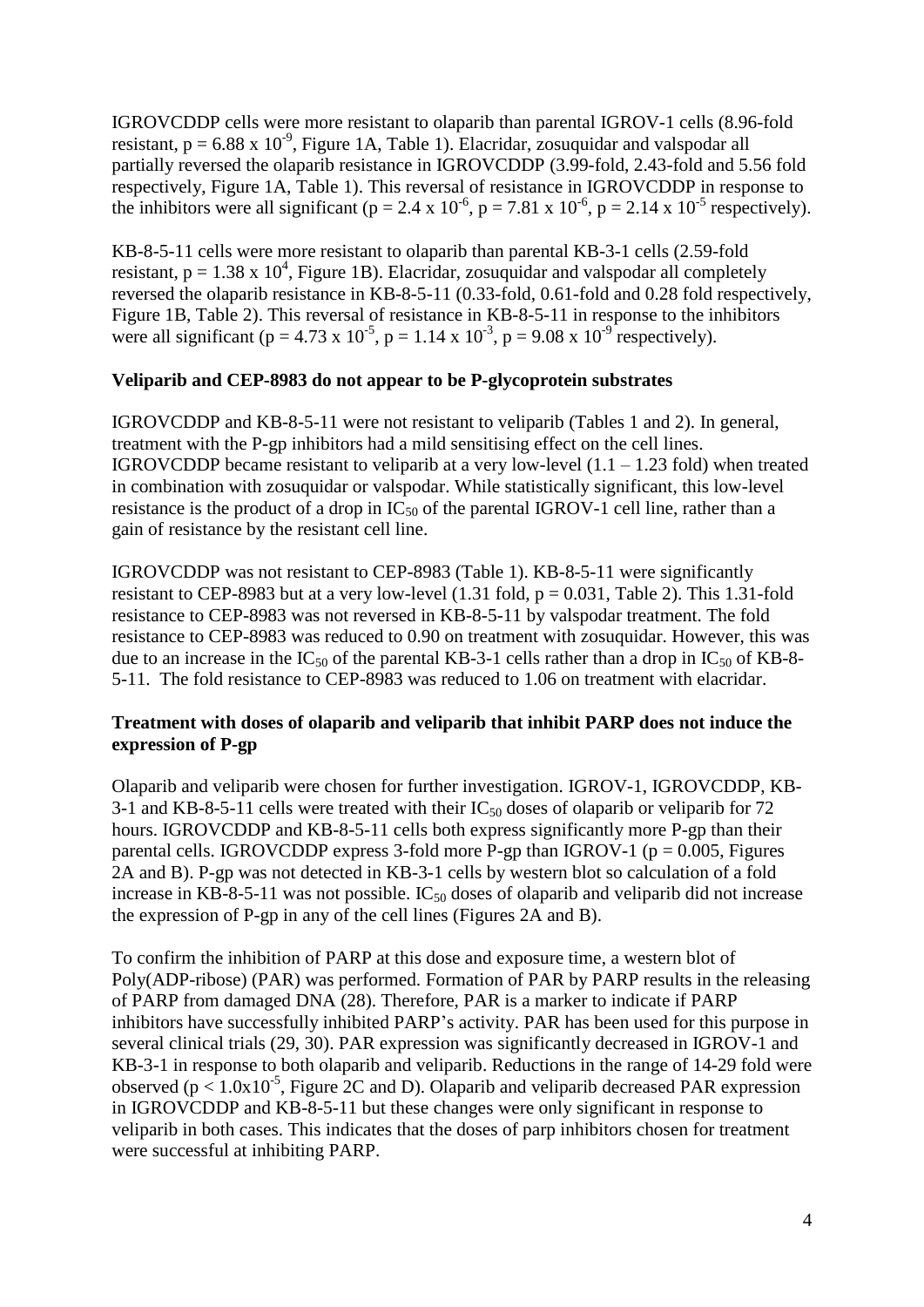#### **Discussion**

#### **Olaparib appears to be a P-gp substrate**

IGROVCDDP and KB-8-5-11 are suitable cell models for studying P-gp transport, as they both overexpress P-gp and no other ABC transporters such as MRP1-6 and BCRP (Table S3). P-gp has been previously shown to be functionally active by accumulation assays in both IGROVCDDP and KB-8-5-11 cells (13, 31).

Olaparib was the only examined PARP inhibitor to which IGROVCDDP and KB-8-5-11 were both resistant (8.96 and 2.59 fold respectively). This resistance was also significantly reversed by elacridar, zosuquidar and valspodar in both cell lines (Figure 1A and B). Very low-level resistance to CEP-8983 was observed in KB-8-5-11 (1.3-fold,  $p = 0.031$ ). However, this resistance was not reversed by zosuquidar or valspodar treatment. Drug resistance when it occurs in the clinical treatment of cancer is typically in the range of 2-12 fold (32-38). Therefore, we are regarding the statistically significant 1.3 fold resistance to CEP-8983 in KB-8-5-11 as below the level of biological significance. Therefore, olaparib appears to be a P-gp substrate whereas veliparib and CEP-8983 appear not to be substrates (Tables 1 and 2).

Resistance to olaparib has been previously shown to be associated with increased gene expression of P-gp in a mouse tumour model (11). In contrast, we do not see any induction of P-gp protein expression in response to a 72-hour olaparib treatment in any of the cell lines examined (Figure 2A and B). These same doses of drug were shown to decrease PAR, a marker of PARP inhibition (Figure 2C and D). However, it should be noted that it often takes a long-term exposure to a P-gp substrate, such as in drug-resistant cell line development to induce the expression of P-gp. We are currently developing parp-inhibitor resistant cell lines to address this issue. Veliparib was previously found to be a weak substrate for P-gp in transfected cells (12). Our results show that veliparib is not a substrate for P-gp in IGROVCDDP and KB-8-5-11 which are also consistent with these findings (Tables 1 and 2).

The reversal of olaparib resistance by elacridar in IGROVCDDP was only partial compared to that seen in KB-8-5-11 (Figure 1). IGROVCDDP was 8.96-fold resistant to olaparib while KB-8-5-11 was only 2.59-fold resistant. Therefore, complete reversal may have been easier to achieve in KB-8-5-11. The partial reversal in IGROVCDDP may also be due to other non-P-gp mechanisms of drug resistance that cause resistance to olaparib. IGROVCDDP cells are resistant to cisplatin. As platinums and olaparib both affect DNA damage and repair pathways there may be an overlap in the mechanisms of resistance between these agents.

P-glycoprotein has a very broad substrate specificity and is believed to have multiple binding sites. Most of the classic P-gp substrates are natural products that cannot be unambiguously aligned with each other due to a lack of similar orientation points or chemical domains (39). Therefore, the presence or absence of a particular chemical domain cannot predict if a compound is a P-gp substrate. However, several factors relating to the structure of a compound can suggest if it's a P-gp substrate. The chemical structures of olaparib, veliparib and CEP-8983 are given in Figure 3A-C. A molecular weight of >400 is typical of P-gp substrates (39), out of the drugs we investigated Olaparib is the only one exceeding 400 (MW 434.46), Veliparib and CEP-8983 are smaller (MW 244.29 and MW 306.31 respectively). Compounds with a combined number of oxygen and nitrogen atoms  $\geq 8$  are often P-gp substrates, and  $\leq 4$  non-substrates (39). None of the parp inhibitors we have examined are easily defined by this rule. Olaparib has a combined number of 7  $(N_4O_3)$  and Veliparib and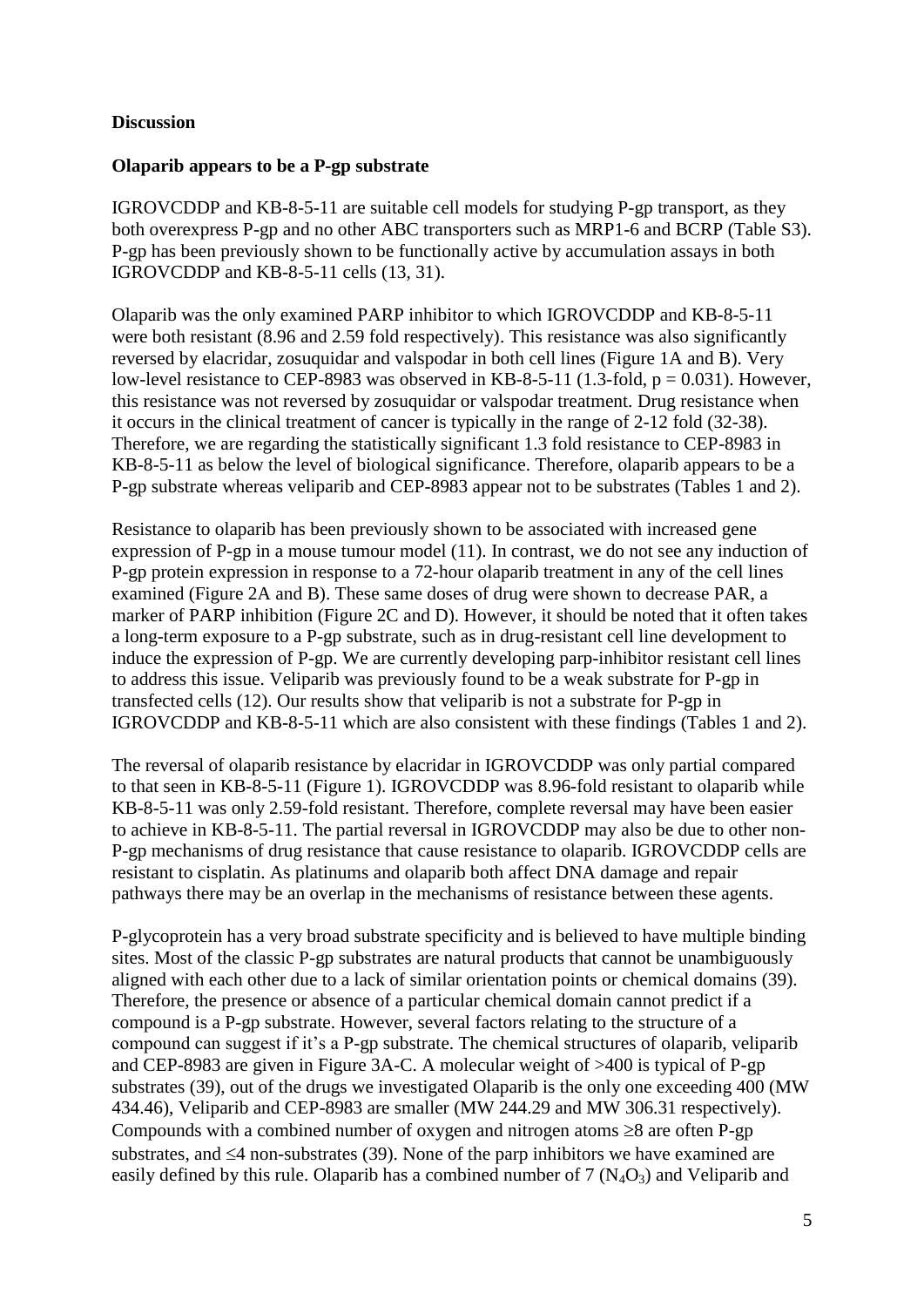CEP-8983 both have a combined number of 5  $(N_4O_1$  and  $N_2O_3$  respectively). However, Olaparib is higher towards the criteria of P-gp substrate and Veliparib and CEP-8983 are lower towards the criteria of non-substrate. This is consistent with our data (Tables 1 and 2).

There are a variety of online in silico tools which can predict the P-gp substrate status of a compound based on its molecular structure. Using the tool developed by Wang et al, doxorubicin is predicted to be a P-gp substrate with a probability of 0.74 (40). Olaparib and Veliparib are both predicted to be substrates with probabilities of 0.87 and 0.77 respectively. CEP-8983 had a 0.55 probability of being a substrate. In contrast, another online tool which makes a binary substrate/non-substrate classification categorised olaparib as a substrate and veliparib as a non-substrate (41). This suggests that these tools are valuable for screening large numbers of compounds, but that there is still value in in vitro conformation of P-gp substrate status.

## **Clinical implications**

P-gp in the intestine may become saturated with rapidly absorbed drugs due to the large concentration of drug present. Olaparib is rapidly absorbed in the intestine with peak-plasma levels occurring 1-3 hours after dosing (42, 43). This suggests that olaparib's P-gp substrate status is not having a significant impact on intestinal absorption. However, veliparib is absorbed faster than olaparib, peak-plasma levels occurring 0.5-1.5 hours after dosing (44). One factor in this faster absorption may be that veliparib is not a P-gp substrate.

P-gp has a greater impact at the individual tissue level where the concentration of xenobiotic is lower compared to the intestine (45). The role of P-gp in clinical drug resistance is controversial, as outlined in the introduction with some studies finding it a prognostic marker (4, 7) and others not (5, 6, 8). As personalised biomarker panels are developed for ovarian and breast cancer treatment, it is potentially relevant to include P-gp, and to use this to guide the choice of parp inhibitor for an individual patient.

The IGROVCDDP cisplatin-resistant ovarian cell line is an unusual model, as it is also crossresistant to paclitaxel which is mediated by P-gp (13). IGROVCDDP models the resistance phenotype of ovarian cancer patients who have failed standard frontline combination platinum/taxane chemotherapy. IGROVCDDP is not resistant to veliparib or CEP-8983. Therefore, these agents could be useful for the second-line treatment of platinum/taxane resistant ovarian cancer.

The response rates of single-agent olaparib in relapsed platinum/taxane pre-treated ovarian cancer range from 12- 40% (1, 46-49). Response rates are higher in platinum-sensitive BRCA1/2-mutated ovarian cancer patients and range from 41-62% (1, 48, 49). Platinum sensitivity (relapse > 6 months after chemotherapy) is the most consistent predictive factor of response amongst salvage chemotherapy regimens in a pre-treated ovarian cancer (50-52). Therefore, platinum-sensitive patients who are also BRCA1/2 mutation carriers, have the best possible chance of responding to parp inhibitors. Conversely, pre-treated patients who are platinum-resistant (relapse  $\leq 6$  months after chemotherapy) and BRCA1/2 wild-type patients have a much lower response rate to olaparib, 3.9% (48).

Only one study has been published using veliparib for the treatment of relapsed platinum/taxane pre-treated ovarian cancer, which reported a response rate of 45% ( $n = 11$ ). However, this study used veliparib in combination with cyclophosphamide and the small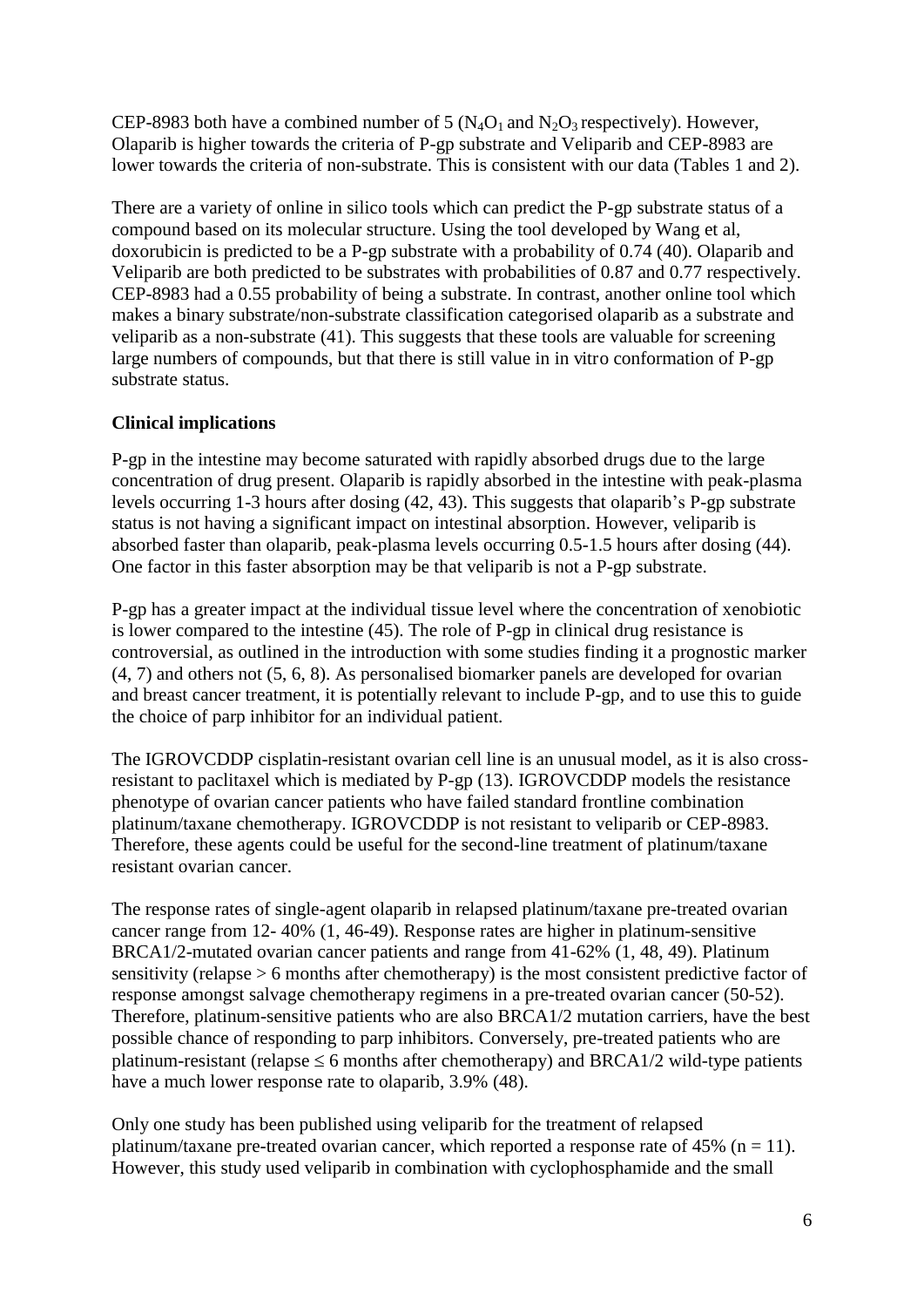cohort were all BRCA2 mutation carriers which could contribute to the higher response rate (30). It may be that there is a limited difference in response rate between olaparib and veliparib in the clinical treatment of relapsed ovarian cancer, which suggests that the impact of P-gp is limited in this setting. Unfortunately, P-gp was not examined as a marker in any of the olaparib and veliparib clinical studies.

The maximal tolerated doses and the peak-plasma levels of olaparib are higher than veliparib in cancer patients (43, 44). Olaparib is also a more potent drug in vitro, the average  $IC_{50}$  in a panel of 17 BRCA1/2 wild-type ovarian cancer cell lines was 4.05 µM, compared to veliparib, average  $IC_{50}$  was 44.64 $\mu$ M (53). Olaparib may therefore be a more successful in the clinical treatment of cancer than veliparib by being a more potent drug that has a higher maximal tolerated dose in patients regardless of its P-gp substrate status. However, the combination of agents with differing mechanisms of cytotoxic action is routine in clinical cancer therapy. If a PARP inhibitor is to be combined with another class of agent which is a P-gp substrate, with other factors such as toxicity being equal, then veliparib or CEP-8983 could be superior to olaparib.

## **Conclusions**

Olaparib appears to be a P-glycoprotein substrate. In contrast, veliparib and CEP-8983 do not appear to be substrates. Veliparib and CEP-8983 may therefore be more useful in combined chemotherapy regimens with other P-gp substrates or as salvage chemotherapy after exposure to P-gp substrates. Veliparib and CEP-8983 may be useful in the treatment of platinum and taxane resistant ovarian cancer.

#### **Acknowledgements**

This research was funded by the following grants: Marie Curie Reintegration Grant from the European Union FP7 programme (BS), Irish Cancer Society Postdoctoral Fellowship (BS), Translational Research Award from the Health Research Board and Science Foundation Ireland (BH), and a Career Development Award from the Conquer Cancer Foundation of the American Society of Clinical Oncology (BH).

Thanks to Prof. Michael Gottesman and Dr. Jean-Pierre Gillet from the National Cancer Institute for comments on the manuscript and collaborating on the TLDA array. Thanks to Dr. Sandra Roche from Dublin City University for supplying the Elacridar.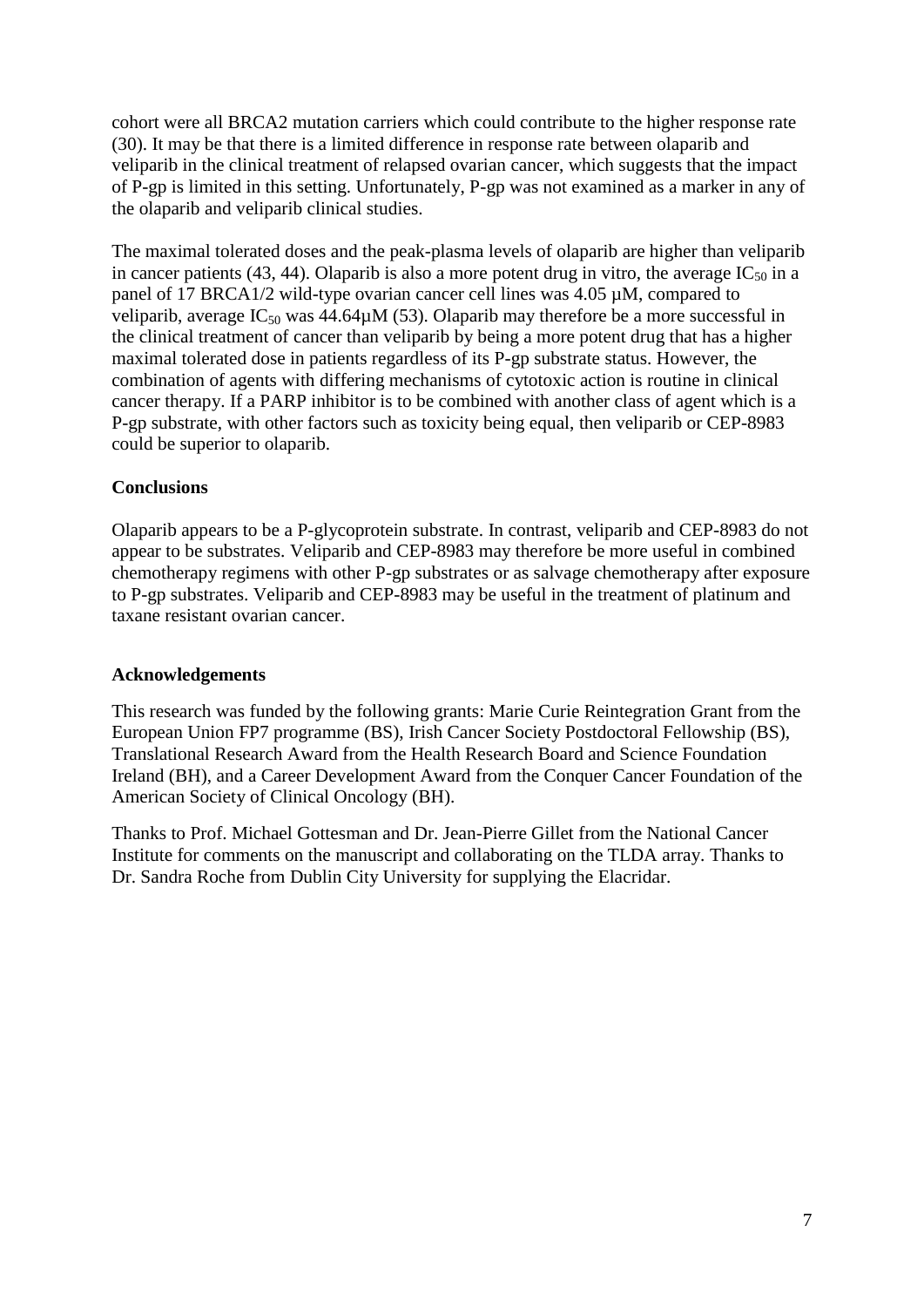## **References**

- (1) Audeh MW, Carmichael J, Penson RT, Friedlander M, Powell B, Bell-McGuinn KM, et al. Oral poly(ADP-ribose) polymerase inhibitor olaparib in patients with BRCA1 or BRCA2 mutations and recurrent ovarian cancer: a proof-of-concept trial. Lancet 2010;376:245-51.
- (2) Tutt A, Robson M, Garber JE, Domchek SM, Audeh MW, Weitzel JN, et al. Oral poly(ADP-ribose) polymerase inhibitor olaparib in patients with BRCA1 or BRCA2 mutations and advanced breast cancer: a proof-of-concept trial. The Lancet 2010;376:235-44.
- (3) Materna V, Pleger J, Hoffmann U, Lage H. RNA expression of MDR1/P-glycoprotein, DNA-topoisomerase I, and MRP2 in ovarian carcinoma patients: correlation with chemotherapeutic response. Gynecologic Oncology 2004;94:152-60.
- (4) Penson RT, Oliva E, Skates SJ, Glyptis T, Fuller AF, Jr., Goodman A, et al. Expression of multidrug resistance-1 protein inversely correlates with paclitaxel response and survival in ovarian cancer patients: a study in serial samples. Gynecologic Oncology 2004;93:98-106.
- (5) Arts HJG, Katsaros D, de Vries EGE, Massobrio M, Genta F, Danese S, et al. Drug Resistance-associated Markers P-Glycoprotein, Multidrug Resistance-associated Protein 1, Multidrug Resistance-associated Protein 2, and Lung Resistance Protein as Prognostic Factors in Ovarian Carcinoma. Clinical Cancer Research 1999;5:2798-805.
- (6) Ozalp SS, Yalcin OT, Tanir M, Kabukcuoglu S, Etiz E. Multidrug resistance gene-1 (Pgp) expression in epithelial ovarian malignancies. European Journal of Gynaecological Oncology 2002;23:337-40.
- (7) Gregorcyk S, Kang Y, Brandt D, Kolm P, Singer G, Perry RR. p-Glycoprotein expression as a predictor of breast cancer recurrence. Ann Surg Oncol 19963(1):8-14.
- (8) Larkin A, O'Driscoll L, Kennedy S, Purcell R, Moran E, Crown J, et al. Investigation of MRP-1 protein and MDR-1 P-glycoprotein expression in invasive breast cancer: a prognostic study. Int J Cancer 2004112(2):286-294.
- (9) Atalay C, Demirkazik A, Gunduz U. Role of ABCB1 and ABCC1 gene induction on survival in locally advanced breast cancer. J Chemother 200820(6):734-739.
- (10) Jazaeri AA, Yee CJ, Sotiriou C, Brantley KR, Boyd J, Liu ET. Gene Expression Profiles of BRCA1-Linked, BRCA2-Linked, and Sporadic Ovarian Cancers. J Natl Cancer Inst 2002;94:990-1000.
- (11) Rottenberg S, Jaspers JE, Kersbergen A, van der BE, Nygren AO, Zander SA, et al. High sensitivity of BRCA1-deficient mammary tumors to the PARP inhibitor AZD2281 alone and in combination with platinum drugs. Proc Natl Acad Sci U S A 2008;105:17079-84.
- (12) Li X, Delzer J, Voorman R, de Morais SM, Lao Y. Disposition and Drug-Drug Interaction Potential of Veliparib (ABT-888), a Novel and Potent Inhibitor of Poly(ADP-ribose) Polymerase. Drug Metabolism and Disposition 2011;39:1161-9.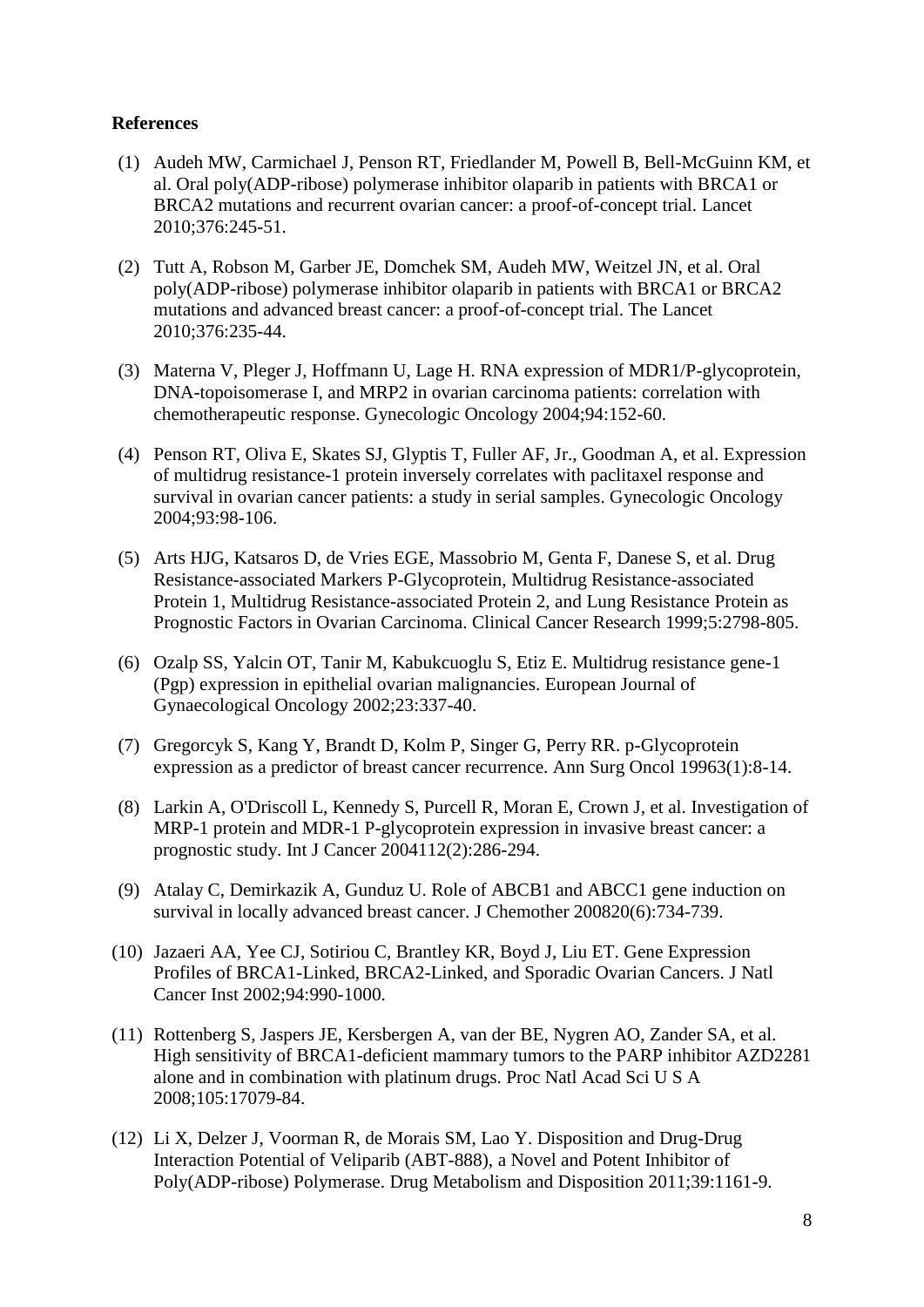- (13) Stordal B, Hamon M, McEneaney V, Roche S, Gillet JP, O'Leary JJ, et al. Resistance to Paclitaxel in a Cisplatin-Resistant Ovarian Cancer Cell Line Is Mediated by P-Glycoprotein. PLoS One 2012;7:e40717.
- (14) Richert N, Akiyama S, Shen D, Gottesman MM, Pastan I. Multiply drug-resistant human KB carcinoma cells have decreased amounts of a 75-kDa and a 72-kDa glycoprotein. Proc Natl Acad Sci U S A 1985;82:2330-3.
- (15) Richert ND, Aldwin L, Nitecki D, Gottesman MM, Pastan I. Stability and covalent modification of P-glycoprotein in multidrug-resistant KB cells. Biochemistry 1988;27:7607-13.
- (16) Ma J, Maliepaard M, Kolker HJ, Verweij J, Schellens JH. Abrogated energy-dependent uptake of cisplatin in a cisplatin-resistant subline of the human ovarian cancer cell line IGROV-1. Cancer Chemotherapy & Pharmacology 1998;41:186-92.
- (17) Ma J, Maliepaard M, Nooter K, Boersma AW, Verweij J, Stoter G, et al. Synergistic cytotoxicity of cisplatin and topotecan or SN-38 in a panel of eight solid-tumor cell lines in vitro. Cancer Chemotherapy & Pharmacology 1998;41:307-16.
- (18) Martin A, Clynes M. Comparison of 5 microplate colorimetric assays for in vitro cytotoxicity testing and cell proliferation assays. Cytotechnology 1993;11:49-58.
- (19) Choudhuri S, Klaassen CD. Structure, Function, Expression, Genomic Organization, and Single Nucleotide Polymorphisms of Human ABCB1 (MDR1), ABCC (MRP), and ABCG2 (BCRP) Efflux Transporters. International Journal of Toxicology (Taylor & Francis) 2006;25:231-59.
- (20) Hyafil F, Vergely C, Du Vignaud P, Grand-Perret T. In Vitro and in Vivo Reversal of Multidrug Resistance by GF120918, an Acridonecarboxamide Derivative. Cancer Research 1993;53:4595-602.
- (21) Thomas H, Coley HM. Overcoming multidrug resistance in cancer: an update on the clinical strategy of inhibiting p-glycoprotein. Cancer Control 2003;10:159-65.
- (22) Pichler A, Prior JL, Piwnica-Worms D. Imaging reversal of multidrug resistance in living mice with bioluminescence: MDR1 P-glycoprotein transports coelenterazine. Proc Natl Acad Sci U S A 2004;101:1702-7.
- (23) Abu Ajaj K, Graeser R, Kratz F. Zosuquidar and an albumin-binding prodrug of zosuquidar reverse multidrug resistance in breast cancer cells of doxorubicin and an albumin-binding prodrug of doxorubicin. Breast Cancer Res Treat 2012;134:117-29.
- (24) Mease K, Sane R, Podila L, Taub ME. Differential selectivity of efflux transporter inhibitors in Caco-2 and MDCK-MDR1 monolayers: A strategy to assess the interaction of a new chemical entity with P-gp, BCRP, and MRP2. J Pharm Sci 2012;101:1888-97.
- (25) Mistry P, Stewart AJ, Dangerfield W, Okiji S, Liddle C, Bootle D, et al. In Vitro and in Vivo Reversal of P-Glycoprotein-mediated Multidrug Resistance by a Novel Potent Modulator, XR9576. Cancer Research 2001;61:749-58.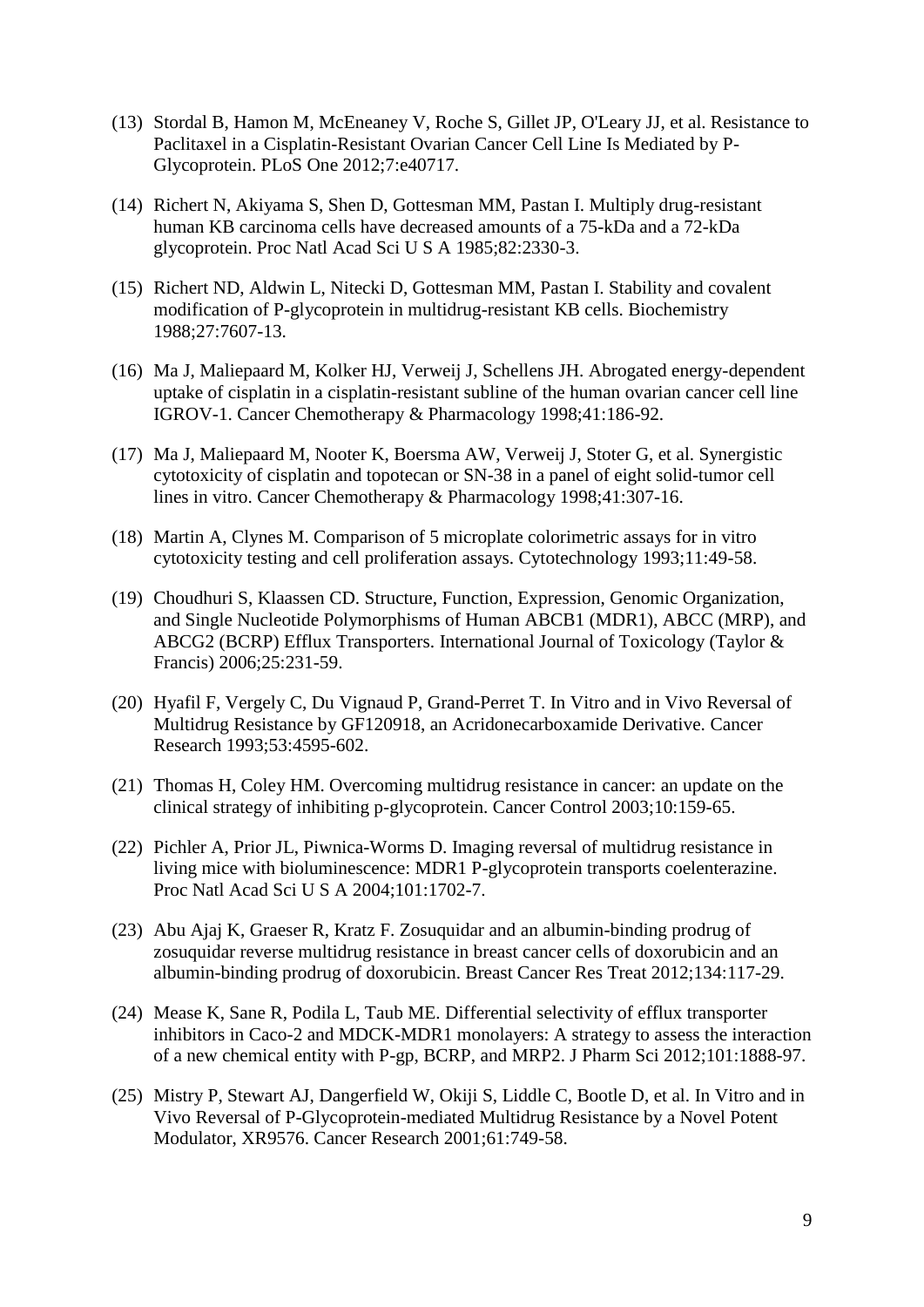- (26) Crowe A. The influence of P-glycoprotein on morphine transport in Caco-2 cells. Comparison with paclitaxel. European Journal of Pharmacology 2002;440:7-16.
- (27) Westers TM, Houtenbos I, Schuurhuis GJ, Ossenkoppele GJ, van de Loosdrecht AA. Quantification of  $T$ -cellâ $\varepsilon$ "mediated apoptosis in heterogeneous leukemia populations using four-color multiparameter flow cytometry. Cytometry 2005;66A:71-7.
- (28) Wang X, Weaver DT. The ups and downs of DNA repair biomarkers for PARP inhibitor therapies. Am J Cancer Res 2011;1:301-27.
- (29) Rajan A, Carter CA, Kelly RJ, Gutierrez M, Kummar S, Szabo E, et al. A Phase I Combination Study of Olaparib with Cisplatin and Gemcitabine in Adults with Solid Tumors. Clinical Cancer Research 2012;18:2344-51.
- (30) Kummar S, Ji J, Morgan R, Lenz HJ, Puhalla SL, Belani CP, et al. A Phase I Study of Veliparib in Combination with Metronomic Cyclophosphamide in Adults with Refractory Solid Tumors and Lymphomas. Clinical Cancer Research 2012;18:1726-34.
- (31) Fojo A, Akiyama Si, Gottesman MM, Pastan I. Reduced Drug Accumulation in Multiply Drug-resistant Human KB Carcinoma Cell Lines. Cancer Research 1985;45:3002-7.
- (32) Kawai H, Kiura K, Tabata M, Yoshino T, Takata I, Hiraki A, et al. Characterization of non-small-cell lung cancer cell lines established before and after chemotherapy. Lung Cancer 2002;35:305-14.
- (33) Kuroda H, Sugimoto T, Ueda K, Tsuchida S, Horii Y, Inazawa J, et al. Different drug sensitivity in two neuroblastoma cell lines established from the same patient before and after chemotherapy. International Journal of Cancer 1991;47:732-7.
- (34) Hida T, Ueda R, Takahashi T, Watanabe H, Kato T, Suyama M, et al. Chemosensitivity and Radiosensitivity of Small Cell Lung Cancer Cell Lines Studied by a Newly Developed 3-(4,5-Dimethylthiazol-2-yl)-2,5-diphenyltetrazolium Bromide (MTT) Hybrid Assay. Cancer Research 1989;49:4785-90.
- (35) Berendsen HH, de Leij L, de Vries EGE, Mesander G, Mulder NH, de Jong B, et al. Characterization of Three Small Cell Lung Cancer Cell Lines Established from One Patient during Longitudinal Follow-up. Cancer Research 1988;48:6891-9.
- (36) Sakai W, Swisher EM, Jacquemont C+, Chandramohan KV, Couch FJ, Langdon SP, et al. Functional Restoration of BRCA2 Protein by Secondary BRCA2 Mutations in BRCA2-Mutated Ovarian Carcinoma. Cancer Research 2009;69:6381-6.
- (37) Stronach EA, Chen M, Maginn EN, Agarwal R, Mills GB, Wasan H, et al. DNA-PK mediates AKT activation and apoptosis inhibition in clinically acquired platinum resistance. Neoplasia 2011;13:1069-80.
- (38) Langdon SP, Lawrie SS, Hay FG, Hawkes MM, McDonald A, Hayward IP, et al. Characterization and Properties of Nine Human Ovarian Adenocarcinoma Cell Lines. Cancer Research 1988;48:6166-72.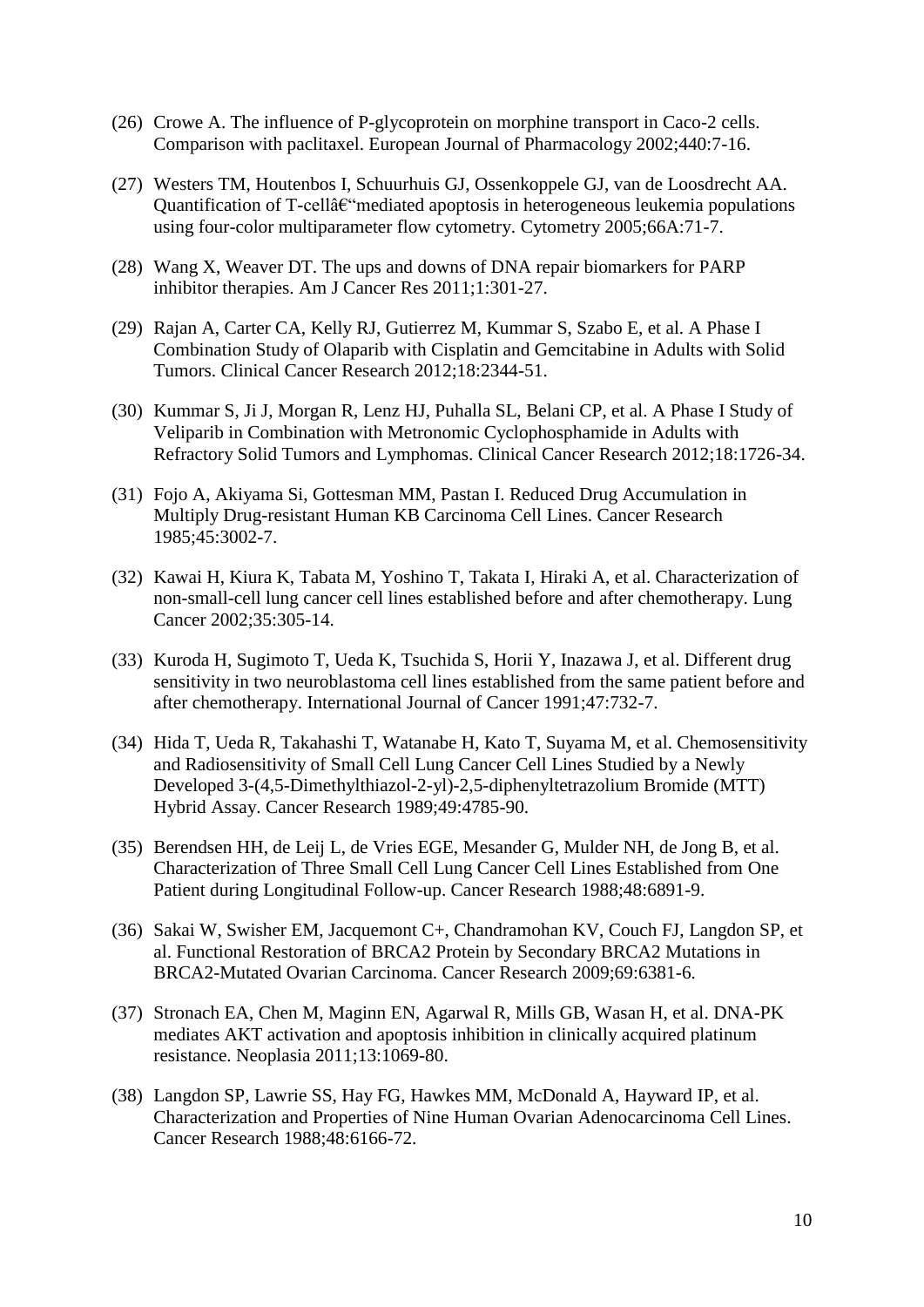- (39) Didziapetris R, Japertas P, Avdeef A, Petrauskas A. Classification Analysis of P-Glycoprotein Substrate Specificity. Journal of Drug Targeting 2003;11:391-406.
- (40) Wang Z, Chen Y, Liang H, Bender A, Glen RC, Yan A. P-glycoprotein Substrate Models Using Support Vector Machines Based on a Comprehensive Data set. J Chem Inf Model 2011;51:1447-56.
- (41) Bikadi Z, Hazai I, Malik D, Jemnitz K, Veres Z, Hari P, et al. Predicting P-Glycoprotein-Mediated Drug Transport Based On Support Vector Machine and Three-Dimensional Crystal Structure of P-glycoprotein. PLoS One 2011;6:e25815.
- (42) Fong PC, Boss DS, Yap TA, Tutt A, Wu P, Mergui-Roelvink M, et al. Inhibition of poly(ADP-ribose) polymerase in tumors from BRCA mutation carriers. New England Journal of Medicine 2009;361:123-34.
- (43) Yamamoto N, Nokihara H, Yamada Y, Goto Y, Tanioka M, Shibata T, et al. A Phase I, dose-finding and pharmacokinetic study of olaparib (AZD2281) in Japanese patients with advanced solid tumors. Cancer Science 2012;103:504-9.
- (44) Kummar S, Kinders R, Gutierrez ME, Rubinstein L, Parchment RE, Phillips LR, et al. Phase 0 clinical trial of the poly (ADP-ribose) polymerase inhibitor ABT-888 in patients with advanced malignancies. J Clin Oncol 200927(16):2705-2711.
- (45) Hamidovic A, Hahn K, Kolesar J. Clinical significance of ABCB1 genotyping in oncology. J Oncol Pharm Pract 201016(1):39-44.
- (46) Kaye SB, Lubinski J, Matulonis U, Ang JE, Gourley C, Karlan BY, et al. Phase II, Open-Label, Randomized, Multicenter Study Comparing the Efficacy and Safety of Olaparib, a Poly (ADP-Ribose) Polymerase Inhibitor, and Pegylated Liposomal Doxorubicin in Patients With BRCA1 or BRCA2 Mutations and Recurrent Ovarian Cancer. Journal of Clinical Oncology 2012;30:372-9.
- (47) Ledermann J, Harter P, Gourley C, Friedlander M, Vergote I, Rustin G, et al. Olaparib Maintenance Therapy in Platinum-Sensitive Relapsed Ovarian Cancer. New England Journal of Medicine 2012;366:1382-92.
- (48) Gelmon KA, Tischkowitz M, Mackay H, Swenerton K, Robidoux A, Tonkin K, et al. Olaparib in patients with recurrent high-grade serous or poorly differentiated ovarian carcinoma or triple-negative breast cancer: a phase 2, multicentre, open-label, nonrandomised study. Lancet Oncol 2011;12:852-61.
- (49) Fong PC, Yap TA, Boss DS, Carden CP, Mergui-Roelvink M, Gourley C, et al. Poly(ADP)-Ribose Polymerase Inhibition: Frequent Durable Responses in BRCA Carrier Ovarian Cancer Correlating With Platinum-Free Interval. Journal of Clinical Oncology 2010;28:2512-9.
- (50) Murphy M, Stordal B. Erlotinib or gefitinib for the treatment of relapsed platinum pretreated non-small cell lung cancer and ovarian cancer: A systematic review. Drug resistance updates : reviews and commentaries in antimicrobial and anticancer chemotherapy 14[3], 177-190. 1-6-2011.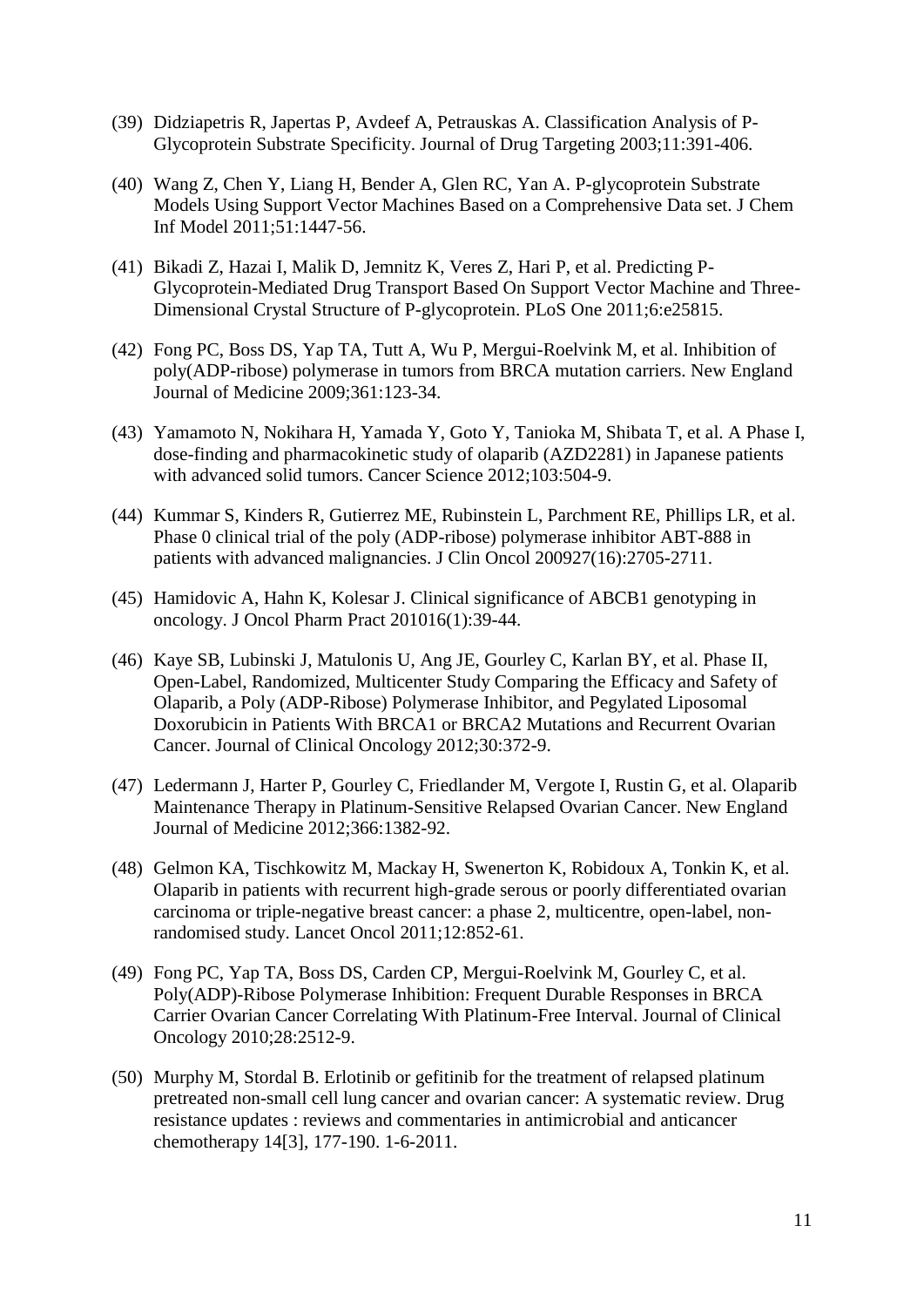- (51) Stordal B, Pavlakis N, Davey R. Oxaliplatin for the treatment of cisplatin-resistant cancer: A systematic review. Cancer Treatment Reviews 2007;33:347-57.
- (52) Stordal B, Pavlakis N, Davey R. A systematic review of platinum and taxane resistance from bench to clinic: an inverse relationship. Cancer Treatment Reviews 2007;33:688- 703.
- (53) Stordal B, Timms K, Farrelly A, Gallagher D, Busschots S, Renaud Ml, et al. BRCA1/2 mutation analysis in 41 ovarian cell lines reveals only one functionally deleterious BRCA1 mutation. Molecular Oncology 2013;7:567-79.

# **Figure Legends**

**Figure 1** – Cytotoxicity of olaparib. A) IGROV-1 and IGROVCDDP and B) KB-3-1 and KB-8-5-11. Open bars indicate parental cell lines, grey bars indicate resistant cell lines. Diagonally striped bars indicate treatment with 0.25µM elacridar. Vertically striped bars indicate treatment with 1.5  $\mu$ M zosuquidar. Checked bars indicate treatment with 0.25  $\mu$ M or 31.25 nM valspodar (IGROVCDDP and KB-8-5-11 respectively). Graphs show means and standard deviation of a minimum of  $n = 3$  biological repeats. \* Indicates a significant difference of the resistant cell line from the parent cell line  $p \le 0.05$  student's t-test. # Indicates a significant difference on the addition of a P-gp inhibitor;  $p \le 0.05$  student's t-test.

**Figure 2** – P-gp and PAR protein expression in response to treatment with olaparib or veliparib. IGROV-1, IGROVCDDP, KB-3-1 and KB-8-5-11 cells were treated for 72 hours with an IC<sub>50</sub> dose of olaparib or veliparib and compared to a drug-free control. Western blots are shown for A and B) P-gp and C and D) PAR. Representative images of  $n = 4$  biological replicates are shown.

**Figure 3** – Molecular structure of parp inhibitors used in the study. A) Olaparib, B) Veliparib and C) CEP-8983.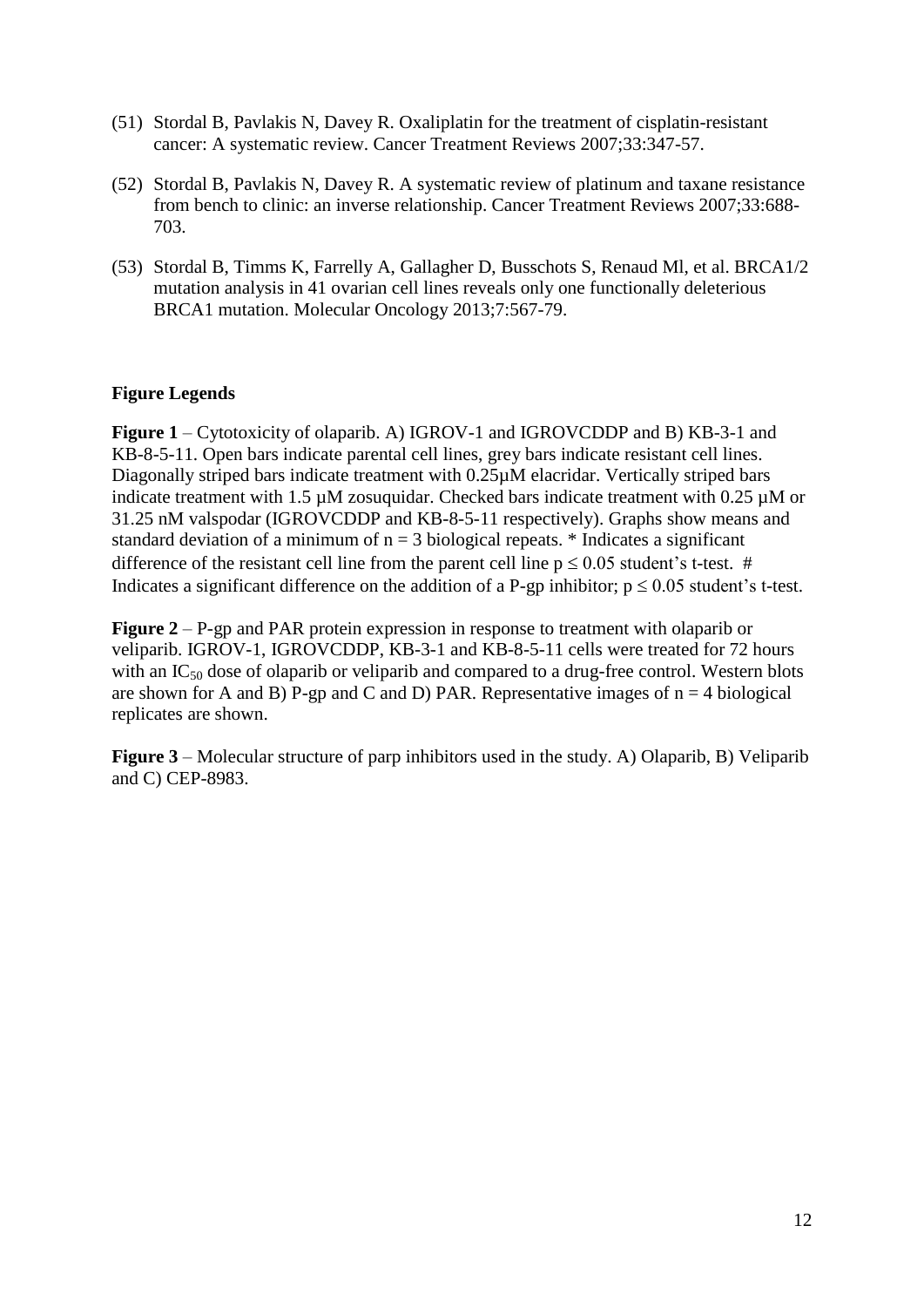| Drug (Units)                           | <b>IGROV-1</b>   |                | <b>IGROVCDDP</b>  |                | <b>Resistant vs Sensitive</b> |          | IGROV-1       | <b>IGROVCDDP</b> |
|----------------------------------------|------------------|----------------|-------------------|----------------|-------------------------------|----------|---------------|------------------|
|                                        | $IC_{50}$        |                | $IC_{50}$         |                |                               |          | +/- Inhibitor | +/- Inhibitor    |
|                                        | $Mean \pm SD$    | $\mathbf n$    | $Mean \pm SD$     | $\mathbf n$    | Fold                          | P-value  | P-value       | P-value          |
| <b>Known P-glycoprotein Substrates</b> |                  |                |                   |                |                               |          |               |                  |
| Doxorubicin (nM)                       | $21.81 \pm 3.73$ | $\overline{4}$ | $86.04 \pm 16.18$ | 4              | 3.94                          | 2.45E-04 |               |                  |
| + Elacridar $0.25 \mu M$               | $12.80 \pm 0.77$ | 3              | $12.97 \pm 0.92$  | $\overline{4}$ | 1.01                          | 0.81     | 0.01          | 6.07E-04         |
| $+$ Zosuquidar 1.5 µM                  | $12.52 \pm 2.20$ | 3              | $8.00 \pm 1.27$   | $\overline{4}$ | 0.64                          | 0.02     | 0.01          | 7.24E-05         |
| + Valspodar $0.25 \mu M$               | $13.92 \pm 2.67$ | $\overline{5}$ | $13.49 \pm 1.18$  | $\overline{4}$ | 0.97                          | 0.80     | 7.71E-03      | 1.09E-04         |
| Vincristine (nM)                       | $8.30 \pm 1.50$  | $\overline{4}$ | $26.76 \pm 4.24$  | 4              | 3.22                          | 1.76E-04 |               |                  |
| + Elacridar $0.25 \mu M$               | $1.69 \pm 0.14$  | $\overline{4}$ | $0.26 \pm 0.04$   | 5              | 0.16                          | 1.14E-07 | 1.21E-04      | 1.60E-05         |
| $+$ Zosuquidar 1.5 µM                  | $1.35 \pm 0.12$  | $\overline{4}$ | $0.27 \pm 0.04$   | 5              | 0.20                          | 2.63E-06 | 9.03E-05      | 1.60E-05         |
| $+$ Valspodar 0.25 µM                  | $1.48 \pm 0.20$  | $\overline{4}$ | $0.55 \pm 0.09$   | $\overline{3}$ | 0.37                          | 6.59E-04 | $1.04E-04$    | 1.38E-04         |
| <b>Parp Inhibitors</b>                 |                  |                |                   |                |                               |          |               |                  |
| Olaparib $(\mu M)$                     | $1.25 \pm 0.11$  | $\tau$         | $11.17 \pm 1.98$  | 8              | 8.96                          | 6.88E-09 |               |                  |
| $+$ Elacridar 0.25 µM                  | $1.17 \pm 0.11$  | $\overline{4}$ | $4.65 \pm 0.49$   | 5              | 3.99                          | 2.40E-06 | 0.27          | 2.30E-04         |
| $+$ Zosuquidar 1.5 µM                  | $1.90 \pm 0.31$  | 5              | $4.63 \pm 0.52$   | 5              | 2.43                          | 7.81E-06 | 1.47E-03      | 6.33E-05         |
| $+$ Valspodar 0.25 µM                  | $1.45 \pm 0.22$  | 5              | $8.06 \pm 1.66$   | $\overline{4}$ | 5.56                          | 2.14E-05 | 0.06          | 0.02             |
| Veliparib $(\mu M)$                    | $54.23 \pm 5.38$ | $\overline{7}$ | $50.55 \pm 8.33$  | 9              | 0.93                          | 0.328    |               |                  |
| + Elacridar $0.25 \mu M$               | $45.88 \pm 4.14$ | $\overline{7}$ | $46.19 \pm 7.83$  | 10             | 1.01                          | 0.926    | 6.92E-03      | 6.33E-02         |
| $+$ Zosuquidar 1.5 $\mu$ M             | $44.34 \pm 1.60$ | 5              | $48.77 \pm 3.42$  | 8              | 1.10                          | 0.021    | 2.78E-03      | 0.58             |
| + Valspodar $0.25 \mu M$               | $38.38 \pm 3.41$ | $\overline{4}$ | $47.13 \pm 3.16$  | $\overline{7}$ | 1.23                          | 0.002    | 5.25E-04      | 0.32             |
| CEP-8983 (µM)                          | $5.69 \pm 0.75$  | 8              | $5.35 \pm 0.75$   | 8              | 0.94                          | 0.372    |               |                  |
| + Elacridar $0.25 \mu M$               | $5.97 \pm 1.07$  | 9              | $5.48 \pm 0.78$   | 8              | 0.92                          | 0.306    | 0.55          | 0.73             |
| $+$ Zosuquidar 1.5 $\mu$ M             | $5.14 \pm 0.81$  | 6              | $4.09 \pm 0.60$   | $\overline{4}$ | 0.80                          | 0.134    | 0.21          | 0.01             |
| $+$ Valspodar 0.25 $\mu$ M             | $4.45 \pm 0.42$  | 5              | $4.31 \pm 0.61$   | 5              | 0.97                          | 0.692    | 0.01          | 0.03             |
| <b>P-gp Inhibitors</b>                 |                  |                |                   |                |                               |          |               |                  |
| Elacridar $(\mu M)$                    | $3.17 \pm 0.12$  | $\overline{4}$ | $1.62 \pm 0.03$   | $\overline{4}$ | 0.51                          | 1.97E-06 |               |                  |
| Zosuquidar $(\mu M)$                   | $5.81 \pm 0.64$  | $\overline{4}$ | $5.72 \pm 1.31$   | 6              | 0.98                          | 0.90     |               |                  |
| Valspodar $(\mu M)$                    | $4.15 \pm 1.01$  | $\overline{4}$ | $2.77 \pm 0.71$   | 6              | 0.67                          | 0.03     |               |                  |

**Table 1 –** Resistance profile of IGROVCDDP examining P-glycoprotein substrates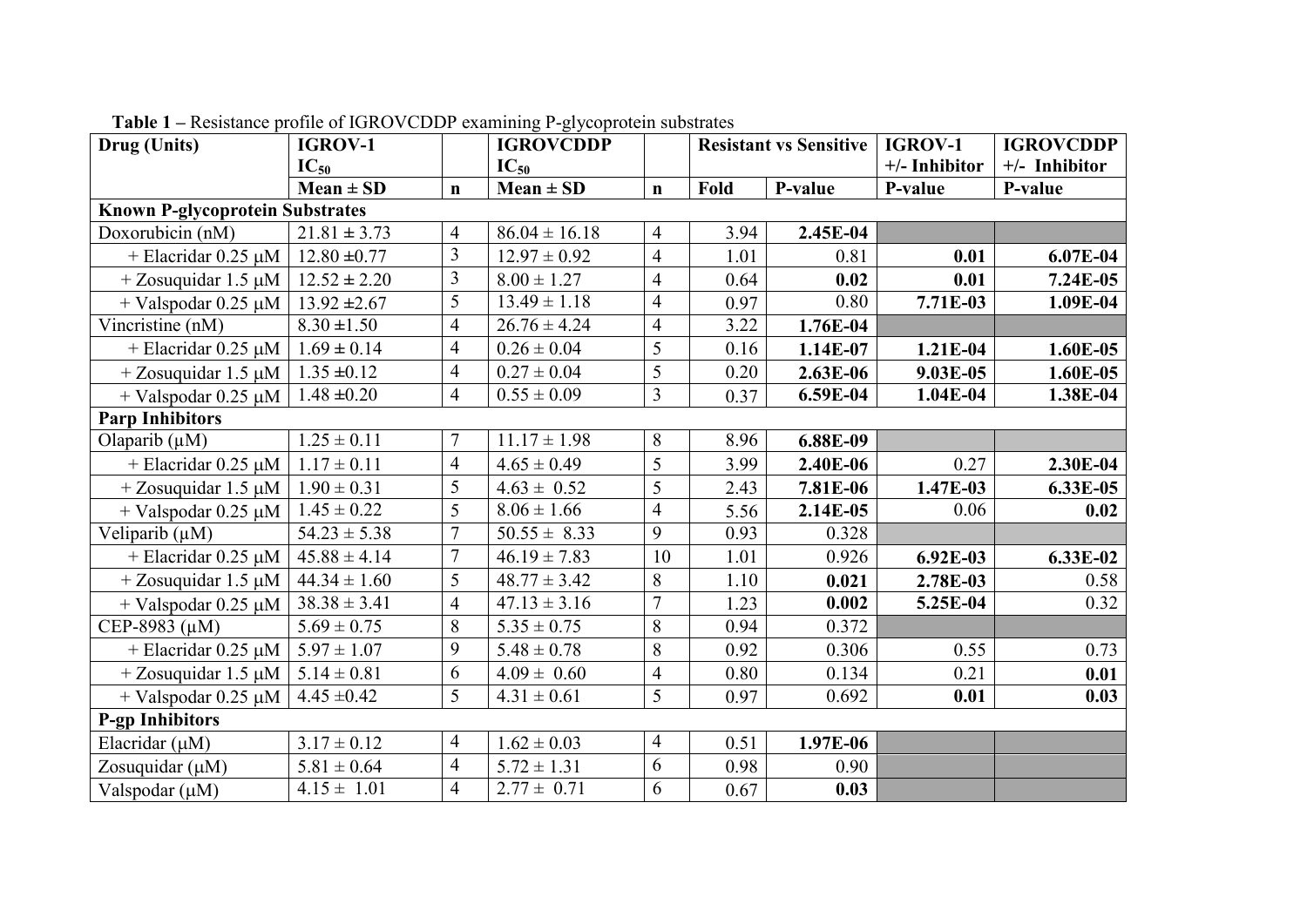| Drug (Units)                             | <b>KB-3-1</b> $IC_{50}$ |                | KB-8-5-11 $IC_{50}$         |                         | <b>Resistant vs Sensitive</b> |            | $KB-3-1$      | KB-8-5-11       |
|------------------------------------------|-------------------------|----------------|-----------------------------|-------------------------|-------------------------------|------------|---------------|-----------------|
|                                          |                         |                |                             |                         |                               |            | +/- Inhibitor | $+/-$ Inhibitor |
|                                          | $Mean \pm SD$           | $\mathbf n$    | $Mean \pm SD$               | $\mathbf n$             | Fold                          | P-value    | P-value       | P-value         |
| <b>Known P-glycoprotein Substrates</b>   |                         |                |                             |                         |                               |            |               |                 |
| Doxorubicin (nM)                         | $2.61 \pm 0.19$         | 3              | $142.72 \pm 21.23$          | 4                       | 54.70                         | 1.01E-04   |               |                 |
| + Elacridar $0.25 \mu M$                 | $2.53 \pm 0.37$         | 5              | $7.05 \pm 7.05$             | 4                       | 2.79                          | 2.13E-05   | 0.75          | 1.41E-05        |
| $+$ Zosuquidar 1.5 µM                    | $1.69 \pm 0.15$         | 3              | $2.53 \pm 2.53$             | $\overline{4}$          | 1.50                          | 0.03       | 2.77E-03      | 1.16E-05        |
| + Valspodar $31.25 \overline{\text{nM}}$ | $3.03 \pm 0.46$         | 3              | $9.79 \pm 9.79$             | $\overline{3}$          | 3.23                          | 9.84E-04   | 0.22          | 1.31E-04        |
| Vincristine $(\mu M)$                    | $3.32E-08 \pm 9.71E-09$ | $\overline{4}$ | $5.61E-02 \pm 8.91E-03$     | 6                       | 1.69E-06                      | 0.04       |               |                 |
| + Elacridar $0.25 \mu M$                 | $2.40E-09 \pm 8.86E-10$ | 3              | $2.74E-09 \pm 1.06E-09$     | 3                       | 1.14                          | 0.69       | 3.06E-03      | $1.52E-05$      |
| $+$ Zosuquidar 1.5 µM                    | $6.65E-11 \pm 1.81E-11$ | 3              | $3.72E-10 \pm 1.18E-10$     | $\overline{3}$          | 5.60                          | 0.01       | 2.19E-03      | $1.52E-05$      |
| + Valspodar $31.25 \overline{nm}$        | $5.29E-10 \pm 2.31E-11$ | 3              | $2.35E-05 \pm 2.03E-06$     | 4                       | 4.45E-04                      | 6.38E-06   | 2.34E-03      | 1.75E-05        |
| <b>PARP Inhibitors</b>                   |                         |                |                             |                         |                               |            |               |                 |
| Olaparib $(\mu M)$                       | $17.98 \pm 3.26$        | 5              | $46.54 \pm 6.82$            | 6                       | 2.59                          | 1.38E-04   |               |                 |
| + Elacridar $0.25 \mu M$                 | $16.19 \pm 1.80$        | 5              | $5.32 \pm 1.08$             | 5                       | 0.33                          | 4.73E-05   | 0.56          | 6.33E-05        |
| $+$ Zosuquidar 1.5 µM                    | $15.39 \pm 2.49$        | 8              | $9.39 \pm 1.12$             | $\overline{4}$          | 0.61                          | $1.14E-03$ | 0.25          | 1.05E-04        |
| $+$ Valspodar 31.25 nM                   | $16.38 \pm 0.92$        | 5              | $4.59 \pm 0.58$             | 5                       | 0.28                          | 9.08E-09   | 0.55          | 6.78E-06        |
| Veliparib $(\mu M)$                      | $52.97 \pm 4.05$        | 4              | $51.43 \pm 1.03$            | $\overline{4}$          | 0.97                          | 0.490      |               |                 |
| + Elacridar $0.25 \mu M$                 | $53.06 \pm 7.90$        | 6              | $45.49 \pm 4.23$            | 5                       | 0.86                          | 0.088      | 0.98          | 0.03            |
| $+$ Zosuquidar 1.5 µM                    | $54.84 \pm 9.97$        | 5              | $44.01 \pm 4.91$            | $\overline{4}$          | 0.80                          | 0.089      | 0.83          | 0.03            |
| $+$ Valspodar 31.25 nM                   | $46.31 \pm 3.68$        | 4              | $\overline{38.37} \pm 5.75$ | 6                       | 0.83                          | 0.042      | 0.05          | 5.46E-04        |
| CEP-8983 (µM)                            | $73.86 \pm 11.86$       | 4              | $96.71 \pm 11.23$           | $\overline{4}$          | 1.31                          | 0.031      |               |                 |
| + Elacridar $0.25 \mu M$                 | $30.66 \pm 2.01$        | 3              | $32.37 \pm 1.09$            | $\overline{4}$          | 1.06                          | 0.246      | 3.69E-04      | $2.02E-04$      |
| $+$ Zosuquidar 1.5 $\mu$ M               | $110.02 \pm 23.06$      | 3              | $99.08 \pm 10.73$           | $\overline{4}$          | 0.90                          | 0.944      | 0.02          | 0.77            |
| $+$ Valspodar 31.25 nM                   | $71.82 \pm 19.25$       | 4              | $93.04 \pm 14.03$           | $\overline{4}$          | 1.30                          | 0.125      | 0.86          | 0.70            |
| <b>P-gp Inhibitors</b>                   |                         |                |                             |                         |                               |            |               |                 |
| Elacridar $(\mu M)$                      | $41.50 \pm 1.50$        | 4              | $37.20 \pm 5.54$            | $\overline{4}$          | 0.90                          | 0.18       |               |                 |
| Zosuquidar $(\mu M)$                     | $7.36 \pm 0.30$         | 3              | $5.55 \pm 0.94$             | 4                       | 0.75                          | 0.02       |               |                 |
| Valspodar $(\mu M)$                      | $4.33 \pm 0.43$         | 5              | $4.69 \pm 0.66$             | $\overline{\mathbf{3}}$ | 1.08                          | 0.38       |               |                 |

**Table 2 –** Resistance profile of KB-8-5-11 examining P-glycoprotein substrates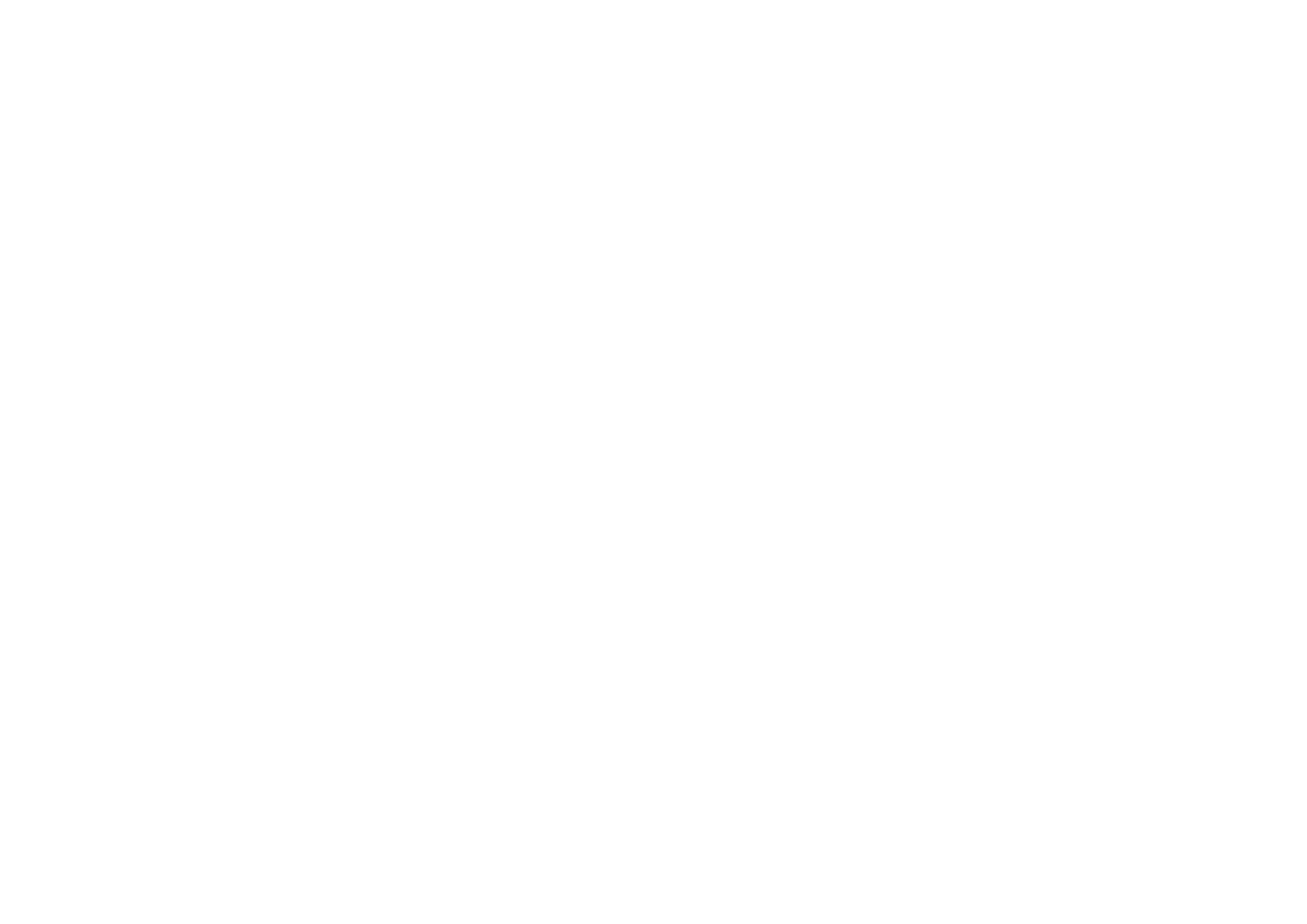| Agent       | <b>IGROV-1 and IGROVCDDP</b>         | KB-3-1 and KB-8-5-11        |
|-------------|--------------------------------------|-----------------------------|
| Doxorubicin | $31.57 \text{ pM} - 2.07 \text{ µM}$ | 331.03 fM $-$ 33.10 $\mu$ M |
| Vincristine | 48.49 fM - 484.87 nM                 | $216.68$ fM $- 21.67$ µM    |
| Olaparib    | 617.51 pM $-$ 40.48 µM               | $315.67$ nM $- 80.99$ µM    |
| Veliparib   | 78.13 nM $-$ 144.06 µM               | $1.12 \mu M - 288.11 \mu M$ |
| CEP-8983    | $156.25$ nM $-40 \mu$ M              | $1.5 \mu M - 384.22 \mu M$  |
| Elacridar   | $156.25$ nM $-40 \mu$ M              | $312.5$ nM $-80 \mu$ M      |
| Zosuquidar  | 61.02 nM $-$ 15.62 µM                | $122.0$ nM $-31.25$ µM      |
| Valspodar   | $312.5$ nM $-80 \mu M$               | $312.5$ nM $-80 \mu$ M      |

Table S1 – Concentration ranges of chemotherapy drugs and inhibitors for cytotoxicity assays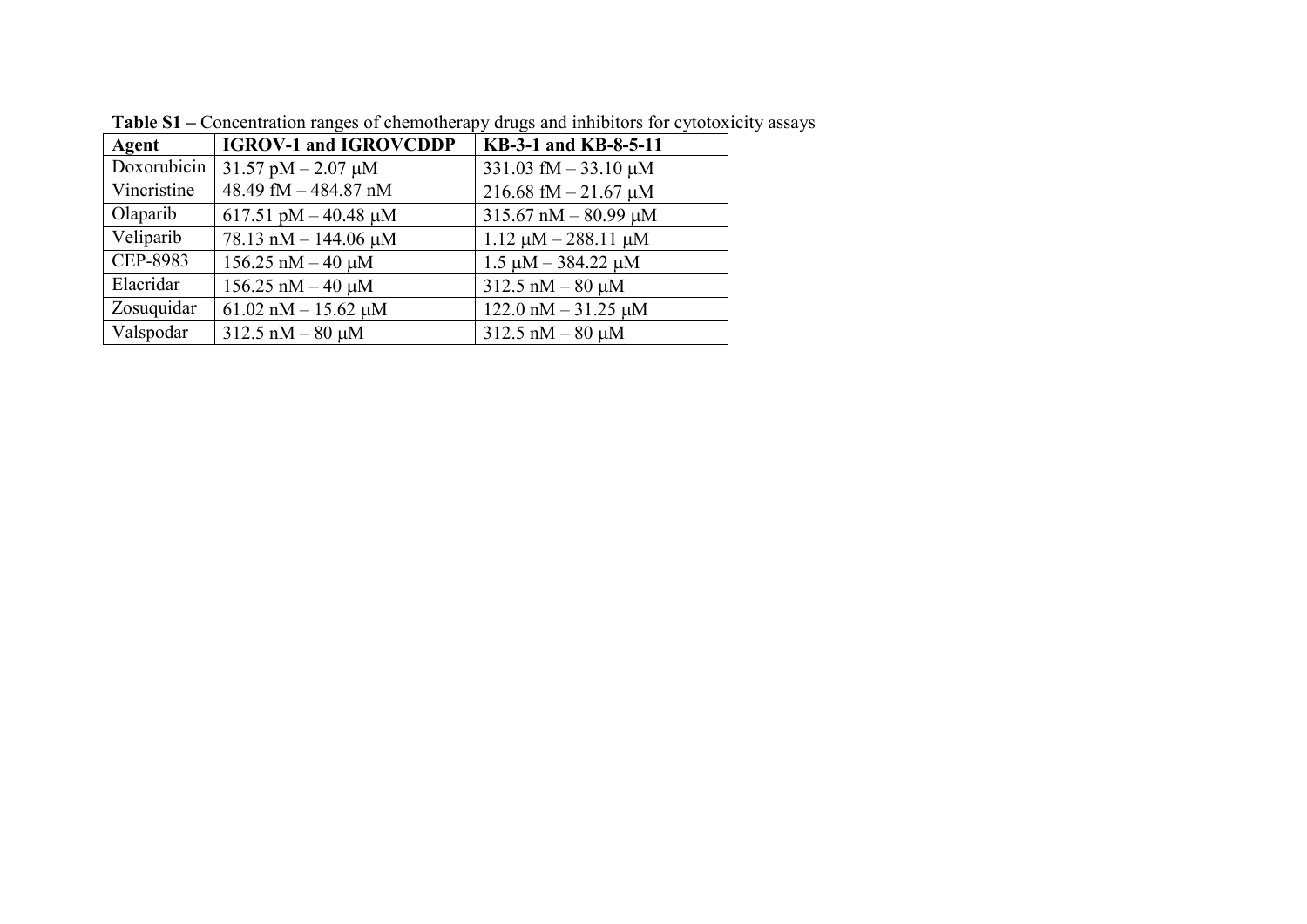| Protein         | kDa     | <b>Host</b> | <b>Supplier</b>      | Catalogue#       | <b>Dilution</b><br>Western |
|-----------------|---------|-------------|----------------------|------------------|----------------------------|
| $\beta$ -Actin  | 42      | Mouse       | Sigma                | A5441            | 1:10,000                   |
| P-glycoprotein  | 170     | Mouse       | Alexis               | ALX-801-002-C100 | 1:250                      |
| <b>PAR</b>      | 116-200 | Rabbit      | <b>BD</b> Pharmingen | 551813           | 1:1000                     |
| Anti-Mouse HRP  | N/A     | Sheep       | Sigma                | A6782            | 1:1000                     |
| Anti-Rabbit HRP |         | Goat        | Sigma                | A4914            | 1:1000                     |
| Anti-Mouse AP   |         | Rabbit      | Sigma                | A4312            | 1:1000                     |

**Table S2** – Antibodies for western blotting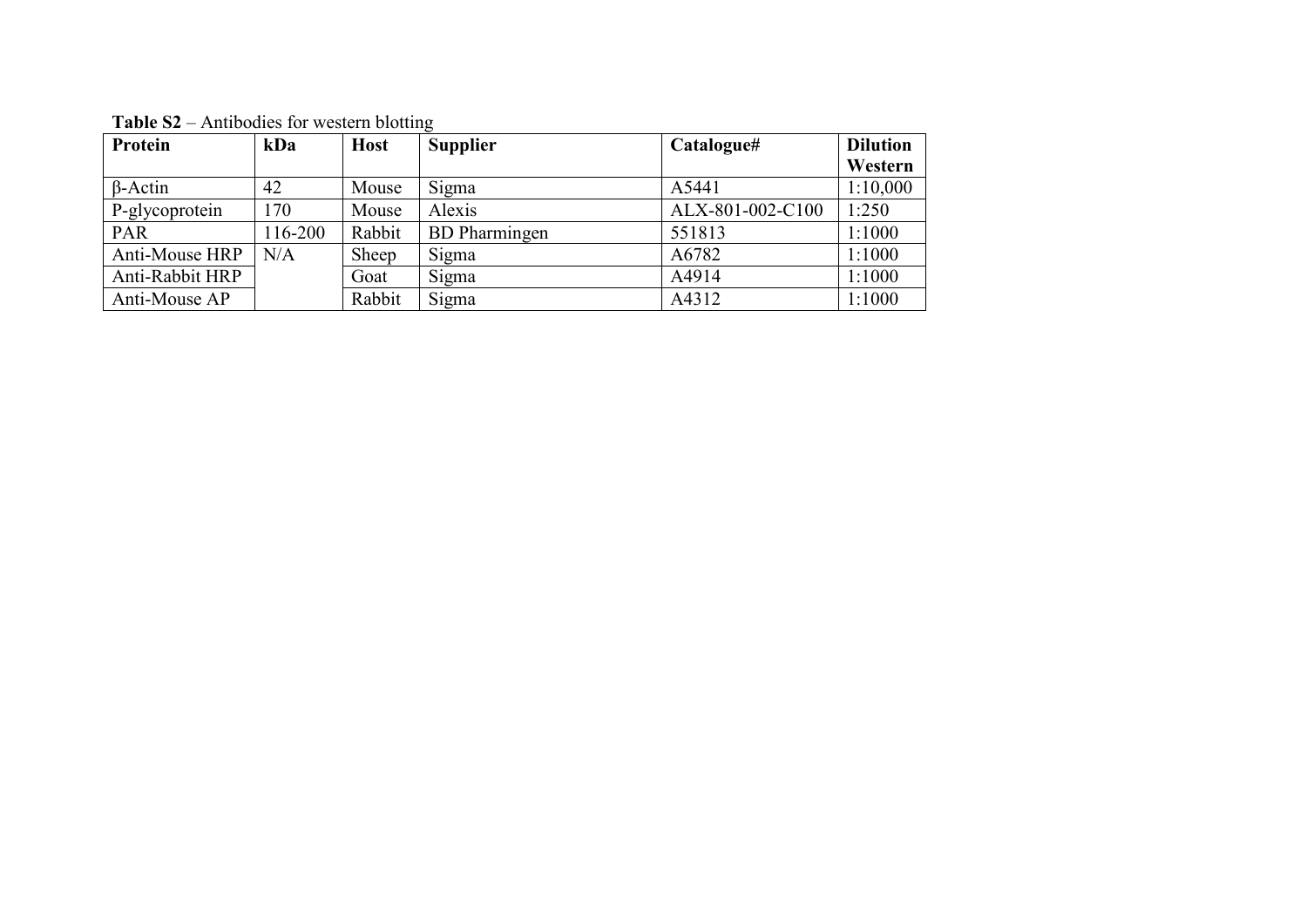|                   |                      | <b>IGROVCDDP</b> |                  |           |         |                          | $KB-8-5-11$      |           |         |  |
|-------------------|----------------------|------------------|------------------|-----------|---------|--------------------------|------------------|-----------|---------|--|
| Gene              | <b>Common Name/s</b> |                  | <b>Mean Fold</b> | <b>SD</b> | P-value |                          | <b>Mean Fold</b> | <b>SD</b> | P-value |  |
|                   |                      |                  | Change           |           |         |                          | Change           |           |         |  |
| ABCB1             | Pgp, MDR1            | <b>11</b>        | 11.38            | 0.45      |         | ተ ተ                      | 8041.65          | 947.6     |         |  |
| ABCC1             | MRP1                 | ໋                | $-1.43$          | 0.02      | 0.000   | -                        | 1.06             | 0.07      | 0.532   |  |
| ABCC <sub>2</sub> | MRP2, cMOAT          | ↓↓               | $-3.27$          | 0.07      | 0.001   |                          | 1.82             | 0.35      | 0.013   |  |
| ABCC3             | MRP3, MOAT-D         | ↓↓               | $-4.27$          | 0.09      | 0.001   | $\overline{\phantom{0}}$ | 1.68             | 0.12      | 0.087   |  |
| ABCC4             | MRP4, MOAT-B         | ↓↓               | $-4.30$          | 0.02      | 0.000   | ↓                        | $-1.82$          | 0.08      | 0.009   |  |
| ABCC <sub>5</sub> | MRP5, MOAT-C         |                  | $-1.22$          | 0.02      | 0.037   | $\overline{\phantom{a}}$ | $-1.14$          | 0.03      | 0.275   |  |
| ABCC <sub>6</sub> | MRP6, MOAT-E         | -                | 1.12             | 0.45      | 0.718   | ↓↓                       | $-3.50$          | 0.11      | 0.021   |  |
| ABCG <sub>2</sub> | <b>BCRP</b>          | ↓↓               | $-2.17$          | 0.19      | 0.030   | $\overline{\phantom{0}}$ | $-1.10$          | 0.05      | 0.660   |  |

**Table S3** – ABC transporter TLDA array results IGROV-1 vs IGROVCDDP and KB-3-1 vs KB-8-5-11

↑↑ Significantly increased expression, greater than 2-fold, ↓↓ significantly decreased expression, greater than 2-fold

↑ Significantly increased expression, less than 2-fold, ↓ significantly decreased expression, less than 2-fold

- no change in expression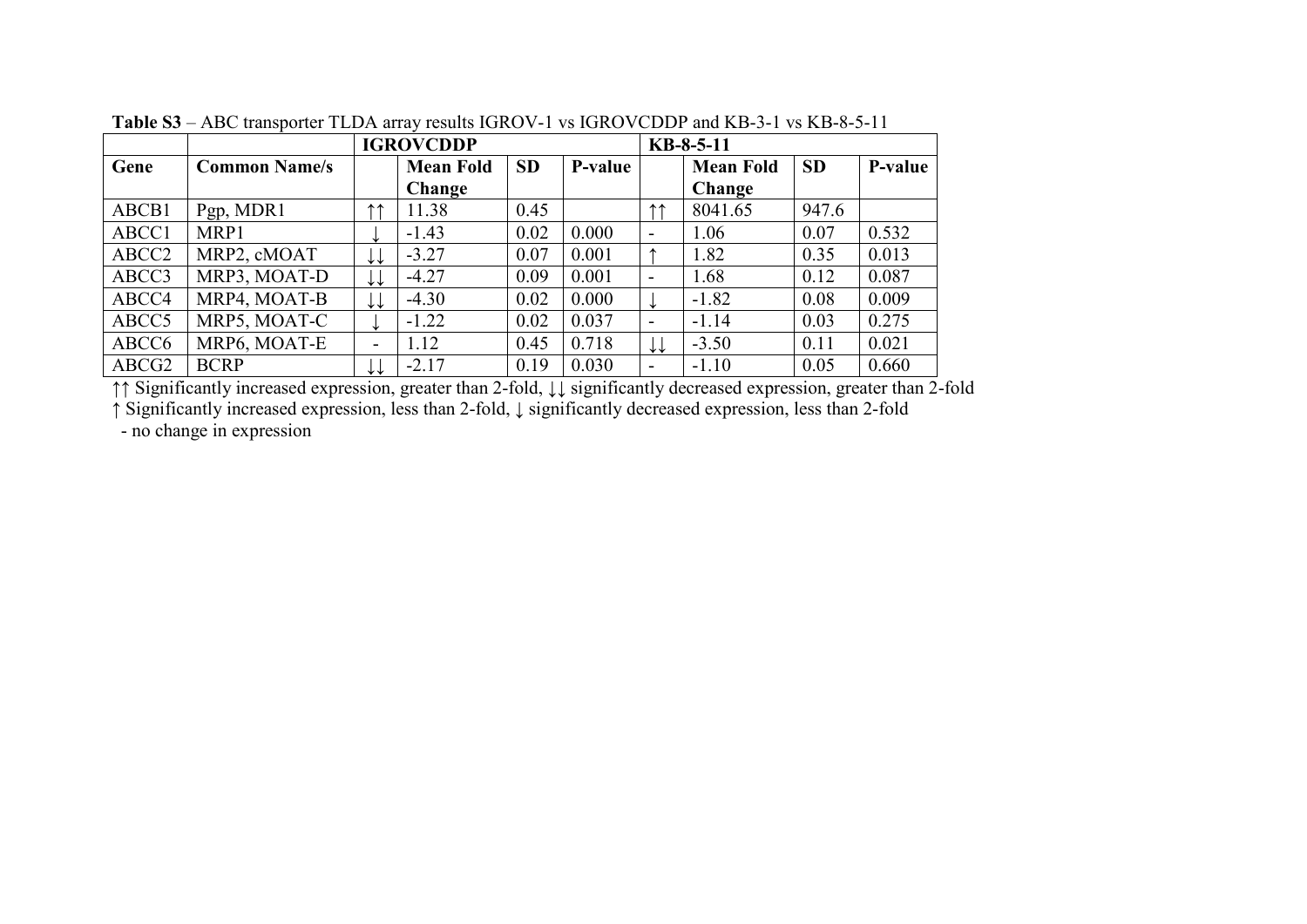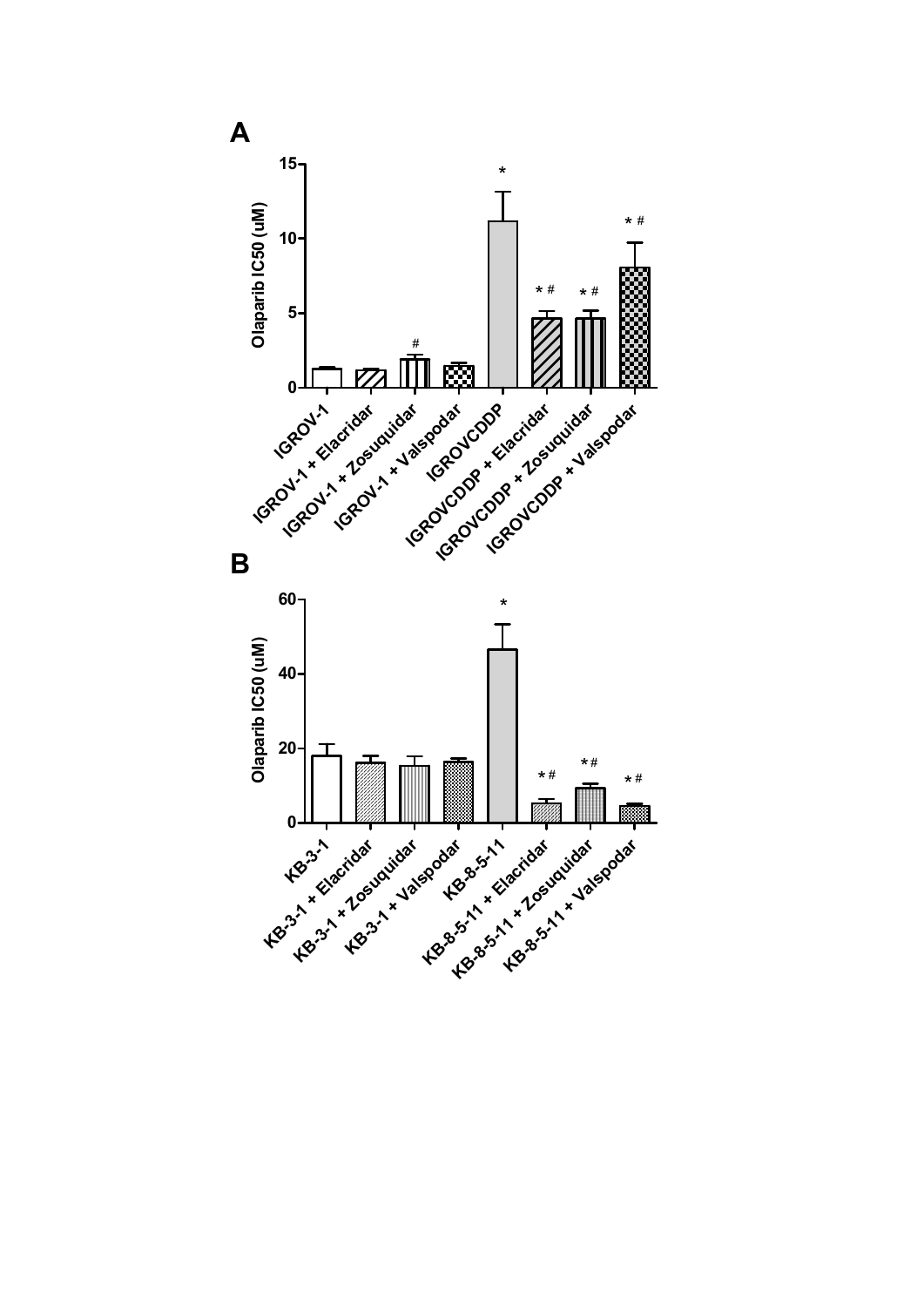